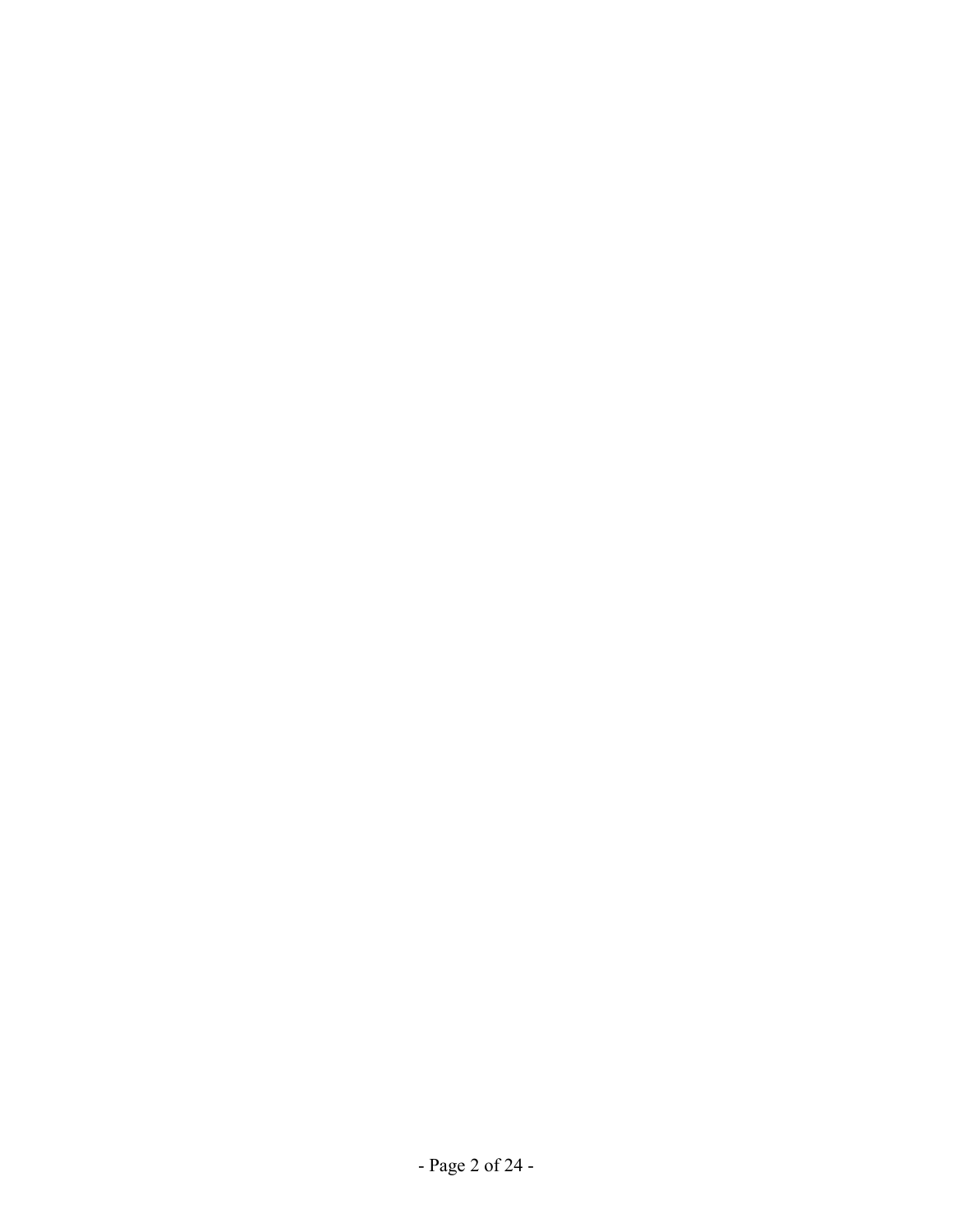# *Radiolabeled Red Blood Cells: Method and Mechanisms*

By

Ronald J. Callahan, Ph.D.

**Editor, CENP** 

Jeffrey Norenberg, MS, PharmD, BCNP, FASHP, FAPhA UNM College of Pharmacy

#### **Editorial Board**

Sam Augustine, R.P, PharmD, FAPhA Stephen Dragotakes, RPh, BCNP, FAPhA Richard Kowalsky, PharmD, BCNP, FAPhA Neil Petry, RPh, MS, BCNP, FAPhA James Ponto, MS, RPh, BCNP, FAPhA Tim Quinton, PharmD, BCNP, FAPhA S. Duann Vanderslice, RPh, BCNP, FAPhA

#### **Advisory Board**

Dave Abbott, RPh, BCNP Fred Gattas, PharmD, BCNP Mark Gurgone, BS, RPh. Vivian Loveless, PharmD, BCNP, FAPhA Lisa Marmon, RPh, BCNP Michael Mosley, RPh, BCNP Janet Robertson, BS, RPh, BCNP Brantley Strickland, BCNP John Yuen, PharmD, BCNP

**Director, CENP**  Kristina Wittstrom, RPh, BCNP UNM College of Pharmacy

**Administrator, CE & Web Publisher**  Christina Muñoz, B.S. UNM College of Pharmacy

While the advice and information in this publication are believed to be true and accurate at the time of press, the author(s), editors, or the publisher cannot accept any legal responsibility for any errors or omissions that may be made. The publisher makes no warranty, expressed or implied, with respect to the material contained herein.

> Copyright 2006 University of New Mexico Health Sciences Center Pharmacy Continuing Education Albuquerque, New Mexico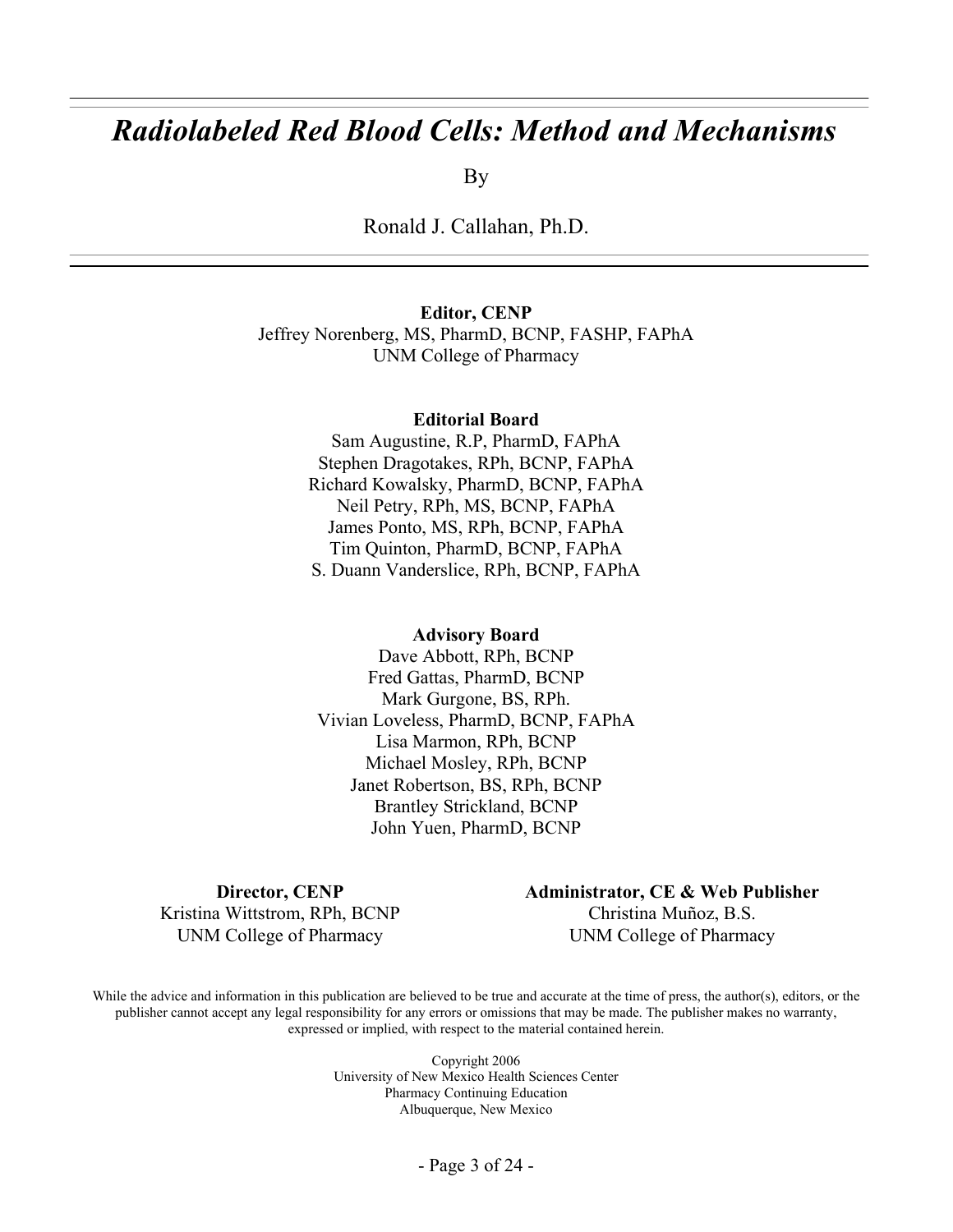# **RADIOLABELED RED BLOOD CELLS: METHOD AND MECHANISMS**

# **STATEMENT OF OBJECTIVES**

Upon completion of this course you will be able to discuss the methods and mechanisms by which human red blood cells are radiolabeled with Tc-99m.

*Specifically, the recipient should be able to:* 

- 1. List currently available methods by which human red blood cells are labeled with Tc-99m for clinical use.
- 2. Define the three general steps involved in any method of radiolabeling red blood cells with Tc-99m.
- 3. Compare and contrast how each of these general steps is accomplished using currently available method.
- 4. State the relative advantages and disadvantages of currently available methods.
- 5. Describe the role of each component found in products used to radiolabel human red blood cells with Tc-99m.
- 6. Describe the pharmacokinetics of radiolabeled red blood cells.
- 7. Present the currently accepted mechanisms involved in the labeling process.
- 8. List several drug-drug interactions that interfere in the labeling process.
- 9. Discuss operator and patient safety issues associated with radiolabeled autologous blood products.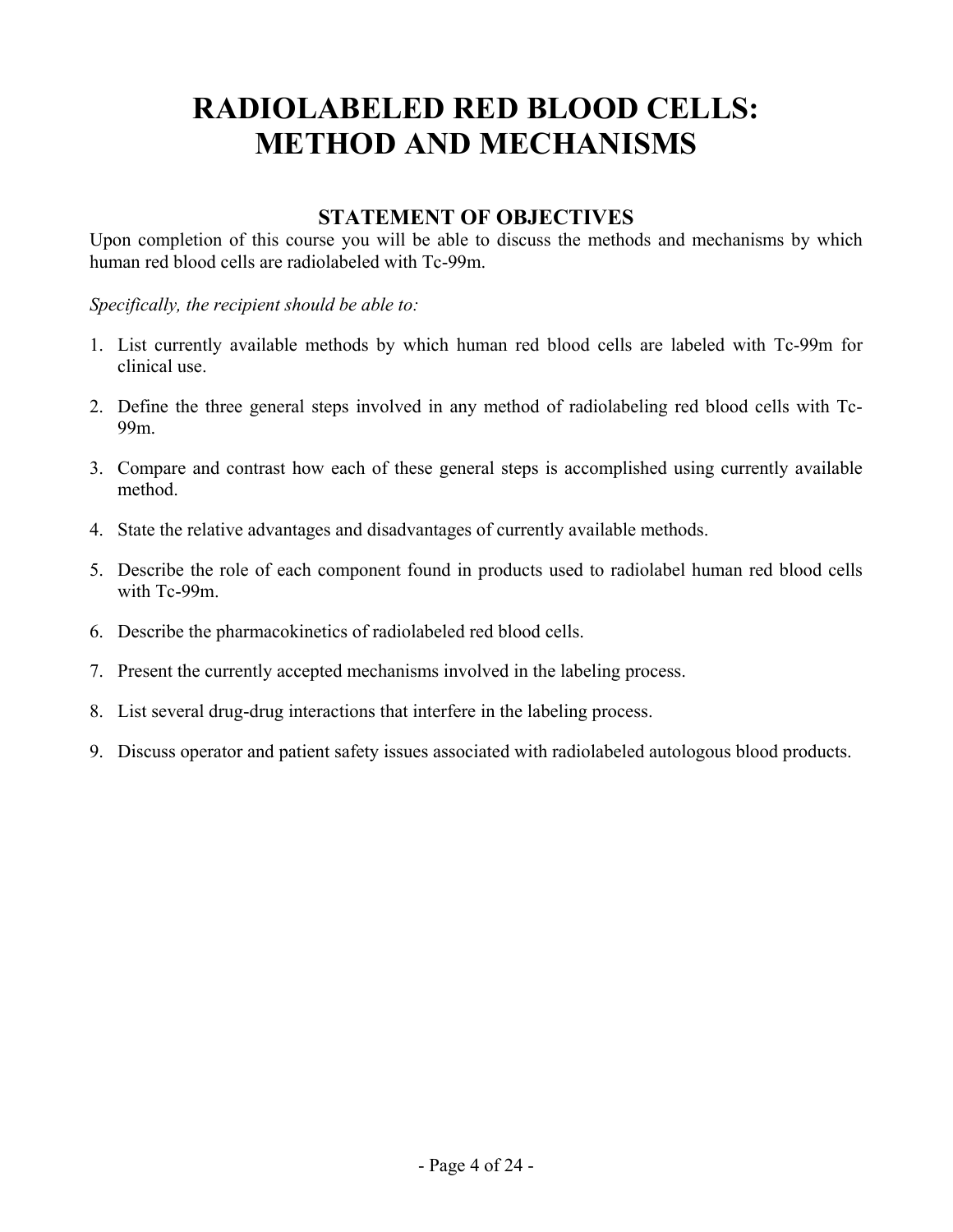# **COURSE OUTLINE**

<span id="page-4-0"></span>

| VIII. COMPARISON OF RADIOPHARMACEUTICAL FOR BLOOD POOL IMAGING13 |  |
|------------------------------------------------------------------|--|
|                                                                  |  |
|                                                                  |  |
|                                                                  |  |
|                                                                  |  |
|                                                                  |  |
|                                                                  |  |
|                                                                  |  |
|                                                                  |  |
| D. Stannous Ion Dose                                             |  |
|                                                                  |  |
|                                                                  |  |
|                                                                  |  |
|                                                                  |  |
|                                                                  |  |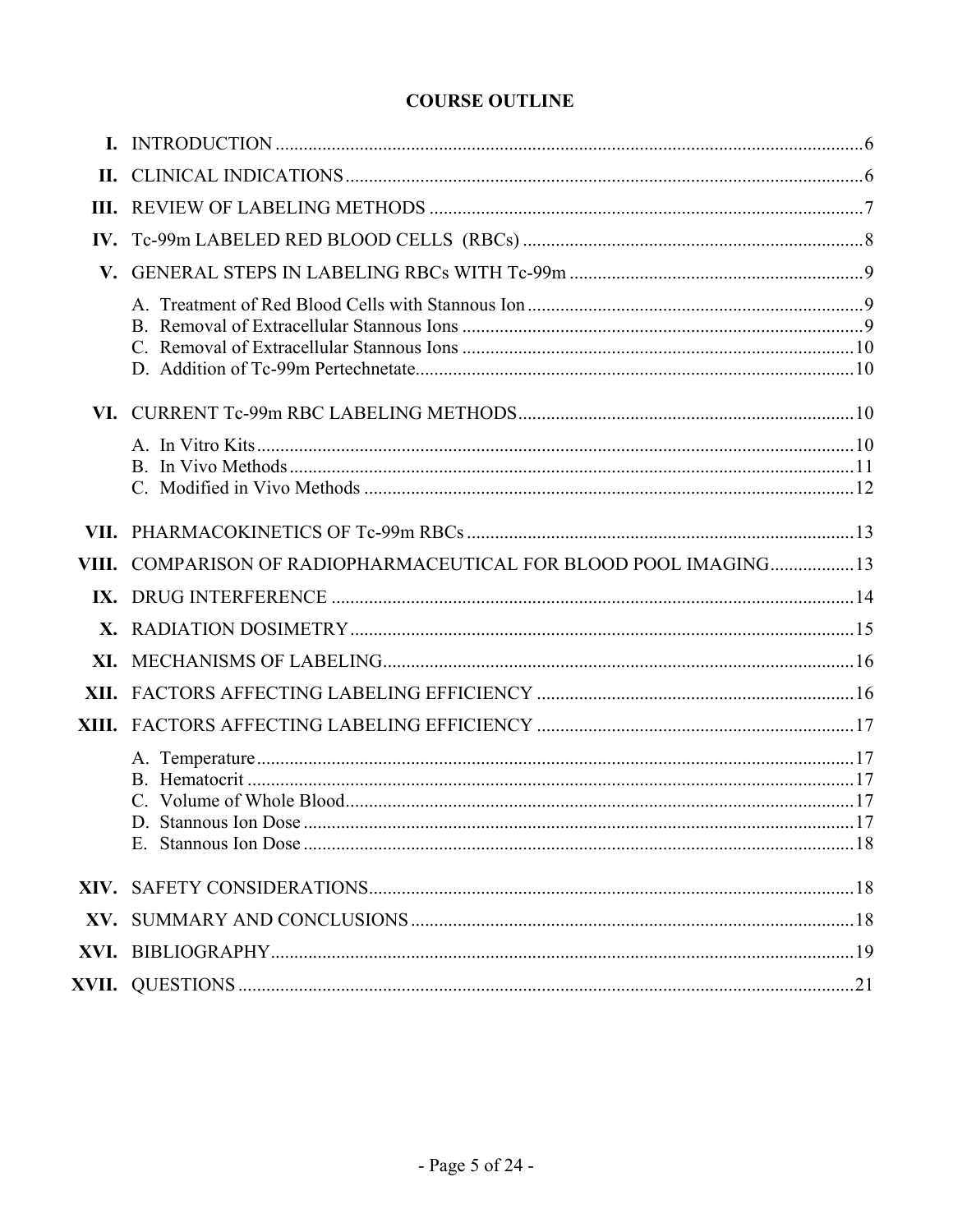# <span id="page-5-0"></span> **RADIOLABELED RED BLOOD CELLS: METHODS AND MECHANISMS**

**By** 

Ronald J. Callahan, Ph.D. Associate Professor of Radiology Harvard Medical School Director of Nuclear Pharmacy Massachusetts General Hospital

#### **INTRODUCTION**

Radiolabeled red blood cells have played an important role as diagnostic radiopharmaceuticals for many decades. Their current role as the drug of choice for cardiac blood pool imaging has resulted in an evolution in the methods of labeling and a better understanding of labeling mechanisms. In this article the use of radiolabeled red blood cells as a diagnostic radiopharmaceutical will be reviewed, current labeling methods will be presented and the understanding of the mechanisms by which these cells are labeled will be discussed. Emphasis will be placed on technetium-99m red blood cells due to their importance in contemporary nuclear medicine practice.

Since the first version of this lesson was published in 1992 drug product selection for blood pool imaging has remained essentially unchanged. Autologous blood products remain in our formularies even with the risks and technical difficulties associated with the handling and use of these products. While novel macromolecules like radiolabeled synthetic graft co-polymers and derivatized human serum albumin products have been reported in recent years, including limited use in humans, a commercially available blood pool imaging product has not emerged. It is likely that high development costs and limited market potential for this class of drugs has prevented this from occurring.

While our understanding of basic methods and mechanisms remains essentially unchanged, widespread use of Tc-99m red blood cells has resulted in increased awareness of potential pitfalls and identification of interfering factors that can adversely affect the in vivo behavior, and thus, clinical utility of Tc-99m red blood cell products. This lesson will update our current understanding of these topics.

# **CLINICAL INDICATIONS**

*The use of radiolabeled red blood cells includes five major areas:*

- 1. Measurement of total red blood cell volume
- 2. Measurement of red blood cell survival time
- 3. Identification of sites of red blood cell destruction
- 4. Blood pool imaging studies including gated cardiac imaging and gastrointestinal bleeding
- 5. Selective spleen imaging with damaged red blood cells

The ideal properties of labeled red blood cells used for each of these indications are different. The physical properties of the radionuclide, in vivo stability, and ease of labeling all have different importance depending on the study to be performed. For example, determination of red blood cell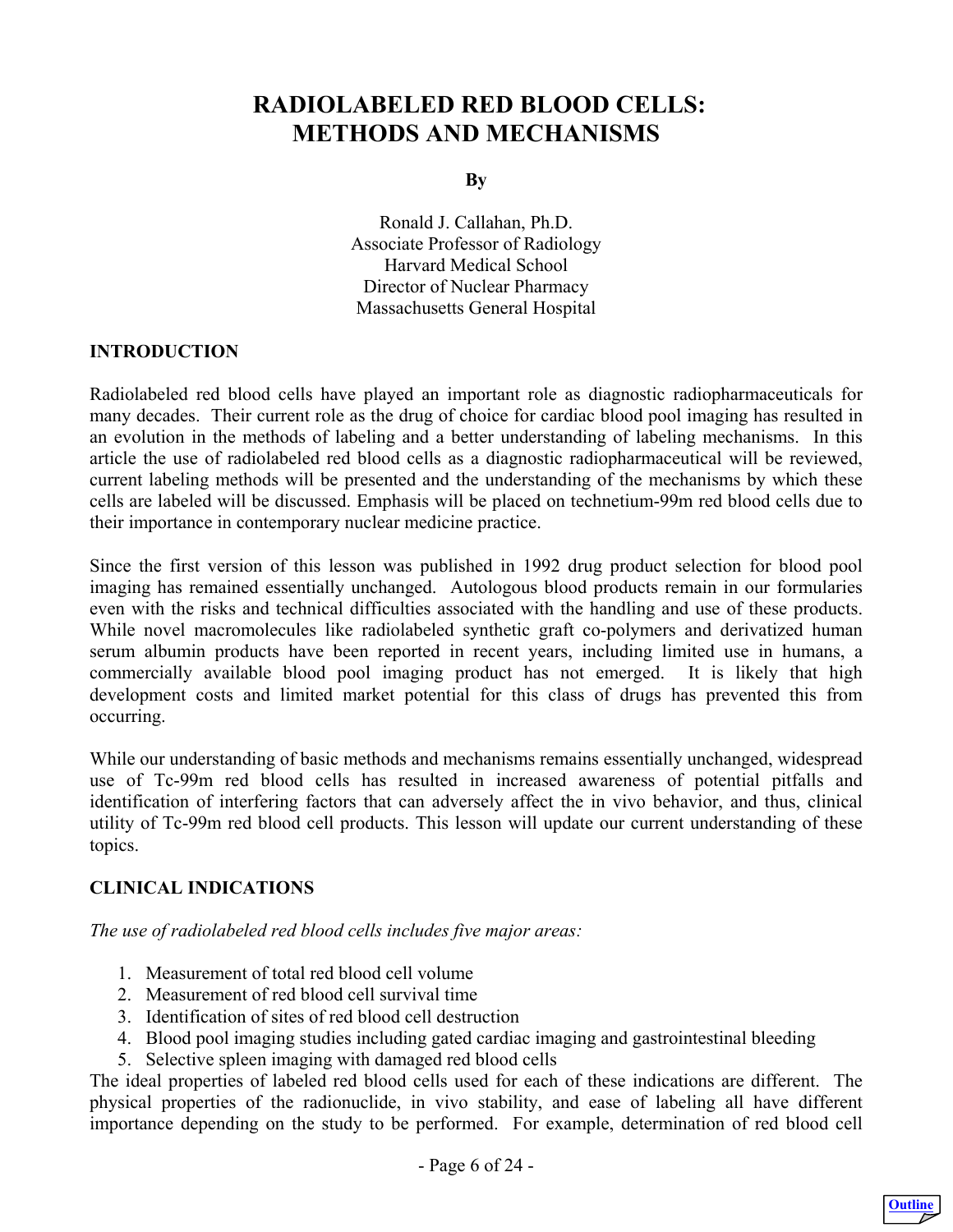<span id="page-6-0"></span>survival time requires a radionuclide with a relatively long physical half-life and good in vivo stability whereas cardiac blood pool imaging studies are usually complete within 1 hour and require a short half-life radionuclide. However, since these studies may be a high volume study in many nuclear medicine departments, the speed and ease of labeling becomes an important consideration.

# **REVIEW OF LABELING METHODS**

The use of radioactive nuclides in the labeling of erythrocytes dates back to the work of Nobel laureate, George de Hevesy, when he introduced in 1942 the use of P-32 labeled erythrocytes for the determination of blood volume in patients. In this method, in vitro incubation of P-32 with red blood cells allows the erythrocyte hexoses and trioses to bind the P-32.

Sterling and Gray who observed that hexavalent Cr-51 in the form of sodium chromate provides a suitable label for red blood cells described an improved labeling technique in 1950. Cr-51 was incubated in a manner similar to that of P-32. The Cr-51 method replaced the P-32 technique and is still a commonly used labeling method. However, the relatively low abundance (9%) of the 320 keV gamma ray of Cr-51 makes it unsuited for external imaging procedures. Nonetheless, Cr-51 labeled red blood cells continue to be used, albeit with decreasing frequency, for certain lab tests involving counting of blood samples, namely measurement of total red cell volume and measurement of red blood cell survival time.

Radioisotopes of iron have been used extensively to study red blood cells. When radioactive iron is injected intravenously, it is cleared rapidly from the circulation (half-time 60 to 120 min) and about 80% of it is incorporated into the newly formed cells over the next 7 to 10 days. Unfortunately, the iron liberated from destroyed red cells is reutilized and rapidly reappears in newly formed cells. Radioactive iron, therefore, cannot be used clinically for autologous red cell survival studies, except in special circumstances, e.g., aplastic anemia when reutilization would be minimal. The principal isotopes of iron used in these studies are Fe-55 and Fe-59. Neither of these iron isotopes is currently marketed as radiopharmaceuticals in the US.

Several other methods for labeling erythrocytes have been reported over the years. Because glycine is incorporated into protoporphyrin during heme synthesis, C-14 labeled glycine has been used as a label for red blood cells. C-14 glycine is not marketed as a radiopharmaceutical in the US.

When Hg-197 or Hg-203 labeled bromomercuryhydroxypropane (BMHP) is incubated at room temperature with whole blood, 90-98% of the label is rapidly bound to red blood cells. When a sufficient concentration of non-radioactive mercuryhydroxypropane (MHP) is added to the cells, they are altered in such a manner that they are selectively removed from the circulation by the spleen. This damage can also be induced by heat and other chemical methods. Labeled red blood cells damaged in this fashion are useful for selective spleen scanning. Although radio-mercury radiopharmaceuticals are no longer marketed in the US, Tc-99m labeled red blood cells (see below) damaged by heat are currently used, albeit infrequently, for selective spleen imaging.

In 1968, Rb-81 was described as a suitable red blood cell label. The main advantage of the Rb-81 is its short physical half-life (4.7 hrs.) and suitable gamma-ray energy. It has also been reported useful for quantitative estimation of red cell uptake in the spleen. Rb-81 is not marketed as a radiopharmaceutical in the US.

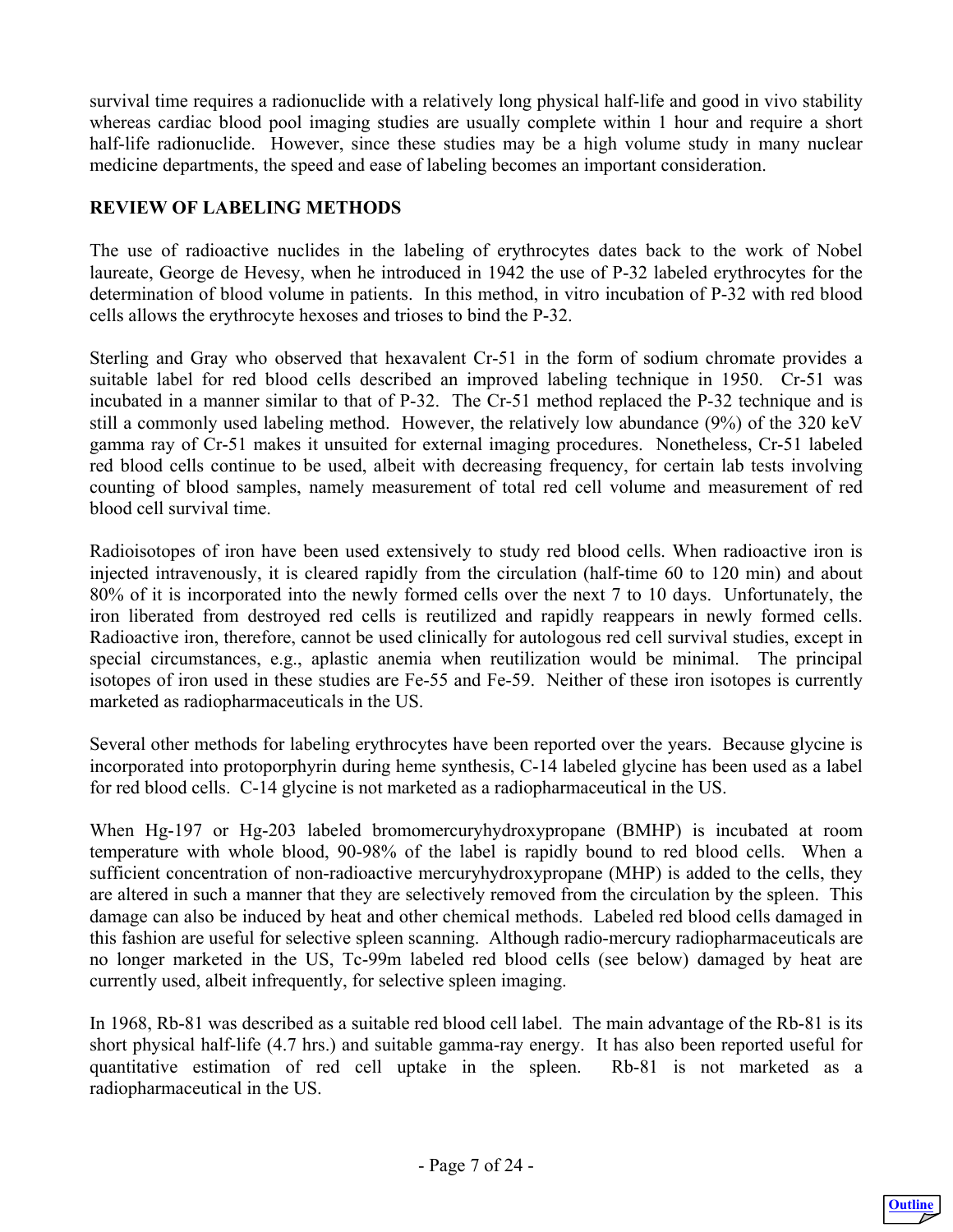<span id="page-7-0"></span>A method for the measurement of red cell mass in the spleen by radionuclide scanning after the injection of C-11 labeled carbon monoxide has been described. Because of its short physical half-life (20 min), large amounts of the radionuclide can be administered and the spleen visualized without damage to red blood cells. However, the major disadvantage of this method is the necessity of having a cyclotron nearby for the production of this short half-life position-emitting radionuclide. The recent increase in the number of positron emission tomography (PET) facilities may increase the interest in this novel technique.

The introduction of lipid-soluble complexes of In-111 led to the use of this radionuclide to label platelets and white blood cells. The physical half-life of 2.8 days and suitable gamma emissions of 174 and 247 keV make it ideal for monitoring physiologic processes which are several days in duration. In-111 labeled red blood cells have been proposed for detection of gastrointestinal bleeding and red blood cell sequestration and survival studies. In-111 oxine is a suitable product for labeling red blood cells as an off-label use.

Lipid-soluble complexes of Ga-67 and Ga-68 have also been reported as alternatives to more common methods for special applications such as the use of Ga-68 red blood cells in PET. Such radiogallium products are not marketed as radiopharmaceuticals in the US.

# **Tc-99m LABELED RED BLOOD CELLS (RBCs)**

Many of the radionuclides previously mentioned above lack physical properties that allow for their use in imaging procedures. These limitations restricted the use of red blood cells labeled with these nuclides to in vitro determinations or external probe counting techniques. The availability of a radiotracer with physical properties suited to imaging techniques and with chemical properties which would permit efficient labeling to red blood cells has greatly expanded the usefulness of labeled red blood cells as a diagnostic agent. The introduction of Tc-99m has singularly had the greatest impact on radionuclide procedures, including those with labeled red blood cells.

The use of Tc-99m labeled red blood cells as a blood pool imaging agent in nuclear cardiology is well established. Clinical effectiveness of this agent is based on its ability to distribute primarily within the intravascular pool of the body and to leave this compartment at a slow rate. Such behavior allows for the accumulation of high resolution images which can be obtained with the aid of a physiological gating device. Combined with the gamma scintillation camera, this procedure can yield diagnostic information about dynamic processes such as regional myocardial wall motion and left ventricular ejection fraction.

Tc-99m as the pertechnetate ion is not firmly bound to red blood cells and will diffuse into the extravascular fluid compartment, with accumulation in organs such as the stomach, gut and thyroid gland. Such a distribution pattern results in lower blood-to-background activity ratios, poor detection of myocardial borders, interference with GI blood pool imaging and images which are difficult or impossible to interpret. It is, therefore, important that the Tc-99m be firmly and quantitatively bound to the cells and that this labeling persist in vivo during the observation period. In nuclear cardiology this time period may be 1 hour, while in the evaluation of gastrointestinal bleeding, the observation period may be as long as 24 hours.

Labeling of red blood cells with Tc-99m for spleen scanning was reported in 1967. However, efforts at that time to reproduce Tc-99m labeling of red blood cells had been unsuccessful. In these studies, Tc-99m was added as pertechnetate ion without the addition of any reducing agent. It is now well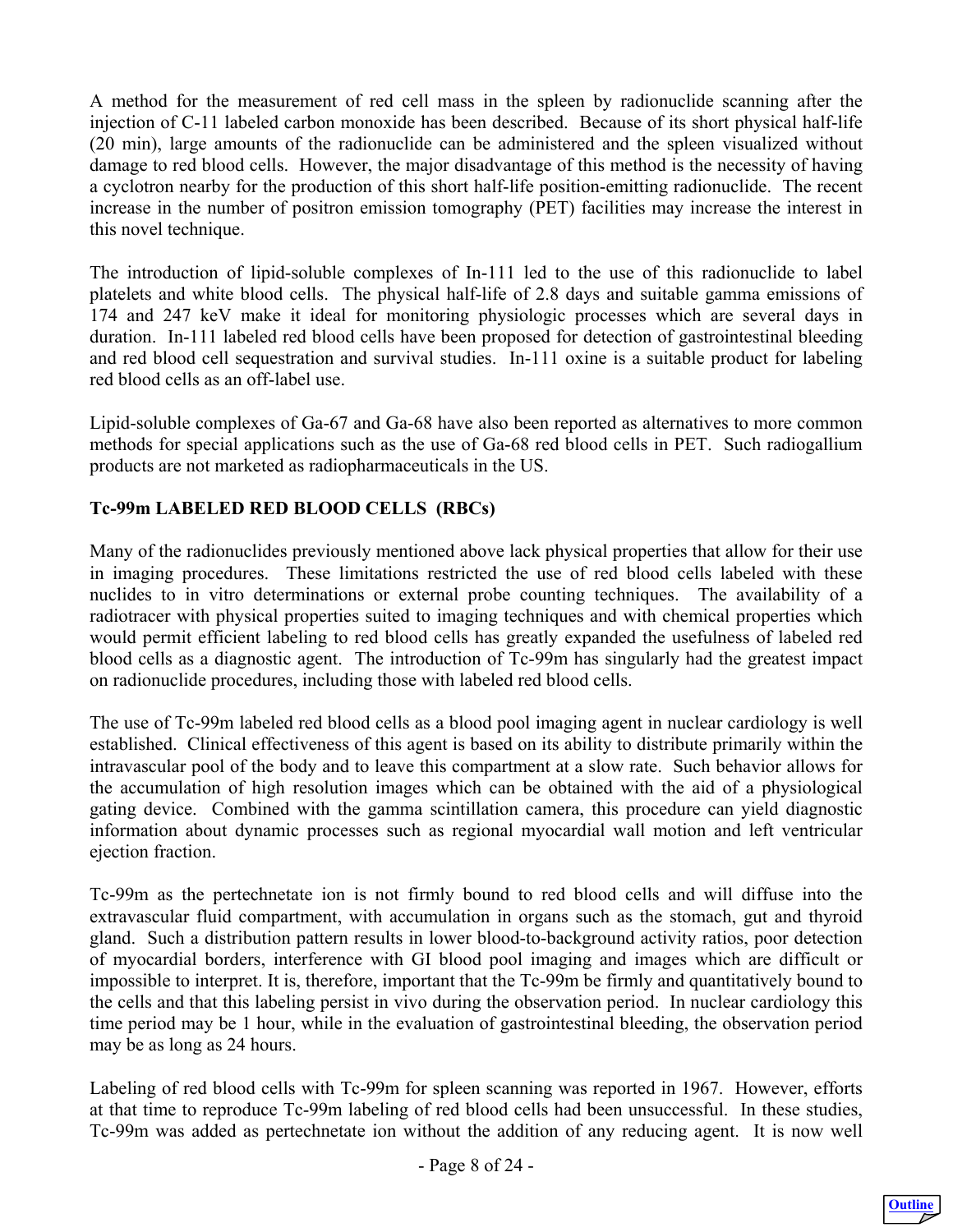<span id="page-8-0"></span>known that pertechnetate ion (with  $Tc-99m$  in the  $+7$  oxidation state) is nonreactive, and binding to cellular components would not be expected under the reaction conditions employed by these authors. In 1971, a labeling method employing stannous chloride as a reducing agent for technetium was introduced with labeling efficiencies of 50 to 60% reported. The method involved the incubation of washed cells with pertechnetate followed by the addition of stannous chloride solution. It was observed that the presence of plasma greatly reduced the labeling efficiency by this method but that the labeled cells exhibited good in vivo and in vitro stability. All of the early methods involved erythrocyte separation from anticoagulated whole blood by centrifugation with subsequent incubation with stannous chloride followed by pertechnetate, or with pertechnetate followed by stannous chloride.

#### **GENERAL STEPS IN LABELING RBCs WITH Tc-99m**

Before presenting details of current labeling methods, it is worthwhile discussing the general steps involved in labeling red blood cells with technetium since they are common to all methods. There are three general steps involved:

- 1. Treatment of RBCs with stannous ion
- 2. Removal of excess extracellular stannous ion
- 3. Addition of pertechnetate

#### **Treatment of Red Blood Cells with Stannous Ion**

Although it is technetium in the  $+7$  (pertechnetate) oxidation state that crosses the intact erythrocyte membrane, only technetium that has been reduced to a lower oxidation state will firmly bind to hemoglobin. Stannous ions are most commonly employed for reduction of technetium and stannous chloride (as a stannous pyrophosphate complex) is preferred. At physiologic pH, stannous ions are subject to hydrolysis and precipitation that causes their rapid clearance from blood by the reticuloendothelial system. When complexed with pyrophosphate (or other soluble chelates), however, stannous ions are sufficiently soluble to be resistant to these effects, yet are not so strongly bound to pyrophosphate as to prevent their dissociation and passage into red blood cells. In the in vivo and modified in vivo methods, treatment with stannous ion is accomplished by the direct intravenous administration of stannous pyrophosphate. Other chelates of stannous ions can also be used (such as pentetate, medronate, etc.) and would yield radiolabeled red blood cells with varying degrees of efficiencies. Pyrophosophate seems nearly ideal, however, because (a) it maintains the solubility of stannous ions in serum until they come into contact with the red blood cells and (b) most kits contain an optimal amount of stannous ion.

Reports on the quantity of stannous ion required for RBC labeling have been confusing because the quantity of tin to be given is stated in terms of stannous ions, stannous chloride, or stannous pyrophosphate. For Tc-99m red blood labeling using the in-vivo or the modified in vivo technique, most clinicians utilize 10-20 micrograms  $\text{Sn}^{+2}/\text{kg}$  body weight. Depending upon the commercial formulation chosen, it may be necessary to inject one-third, one-half, or the entire contents of a vial of stannous pyrophosphate to provide required mass of stannous ions. When the in vitro method of radiolabeling is employed, a much smaller number of stannous ions are employed. Currently available in vitro kits contain a stated minimum of approximately 25 micrograms of stannous ion.

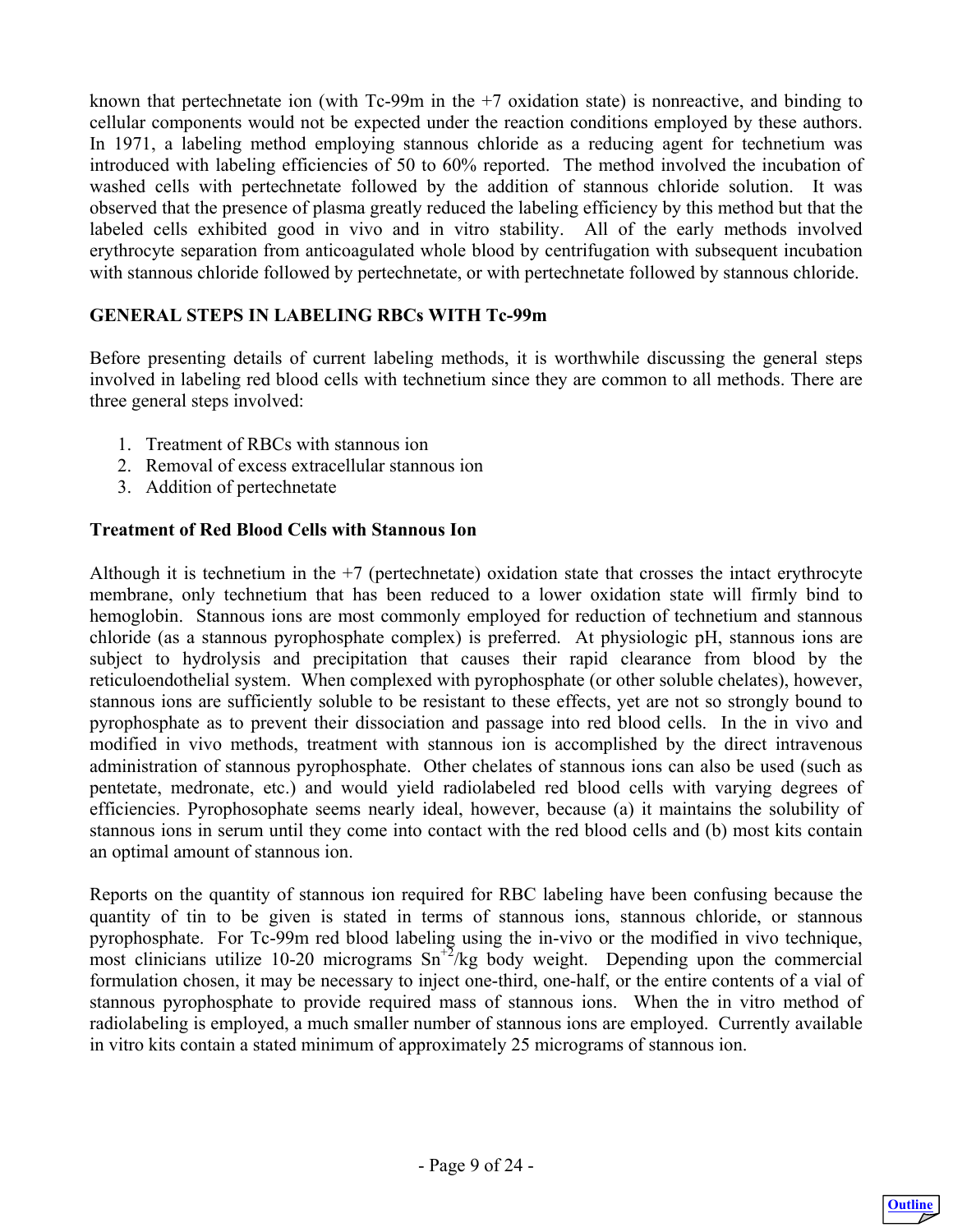#### <span id="page-9-0"></span>**Removal of Extracellular Stannous Ions**

The presence of stannous ion in the serum can result in the undesirable reduction of Tc-99m pertechnetate prior to its entry into the red blood cell. Only the oxidized form of Tc-99m can be transported by the erythrocyte membrane.

In either the in vivo or the modified in vivo method, biological clearance of excess stannous pyrophosphate is the method by which the concentration of extracellular stannous ions is reduced. The optimal time between the injection of stannous pyrophosphate and the administration of Tc-99m pertechnetate (in vivo method) or the incubation of the stannous ion pretreated cells with Tc-99m pertechnetate (modified in vivo method) is 20-30 minutes.

With the original in vitro labeling method, extracellular stannous ions were removed by centrifugation, a step that physically separates stannous-treated cells from the non-cellular associated stannous ion in serum. A modification of this vitro labeling is now commercially available (Ultra-Tag<sup>®</sup>, Mallinckrodt Medical, Inc.) and widely used. This product uses the non-penetrating oxidizing agent sodium hypochlorite to oxidize extracellular stannous ions, thus preventing the undesirable extracellular reduction of Tc-99m pertechnetate.

#### **Addition of Tc-99m Pertechnetate**

Actual red blood cell labeling with Tc-99m occurs whenever Tc-99m pertechnetate is brought into contact with RBCs that have been previously treated with stannous ions. This can be accomplished by either the in vivo or in vitro addition of Tc-99m pertechnetate to RBCs that have been pretreated with stannous ions.

#### **CURRENT Tc-99m RBC LABELING METHODS**

Nuclear medicine and nuclear pharmacy practitioners today have a choice of labeling methods from which to choose. With the approval of the commercially produced in vitro kit (Ultra-Tag®), there are now three methods available, each of which has distinct advantages and disadvantages. These methods use different combinations of physical, chemical and biological means to accomplish the three general steps listed above. The following section will compare and contrast available methods.

#### **In Vitro Kits**

Although the stannous chloride method of labeling autologous red blood cells resulted in a clinically useful radiopharmaceutical, the procedure was long and required multiple washing steps as well as the extemporaneous compounding of a stannous chloride solution suitable for intravenous injection. These disadvantages were partially eliminated with the introduction of simple kits for the preparation of Tc-99m red blood cells using stannous citrate and stannous glucoheptonate (gluceptate).

The introduction of these kits, although not widely available, greatly simplified the labeling procedure. One major advantage was that reagents could be prepared in advance and stored while quality control testing was undertaken.

The most widely used kit was that of Smith and Richards and is referred to as the Brookhaven National Laboratory (BNL) kit. A modification of the in vitro kit has been introduced and is commercially available (Ultra-Tag®, Mallinckrodt Medical, St. Louis, MO). With this latter product, a small amount

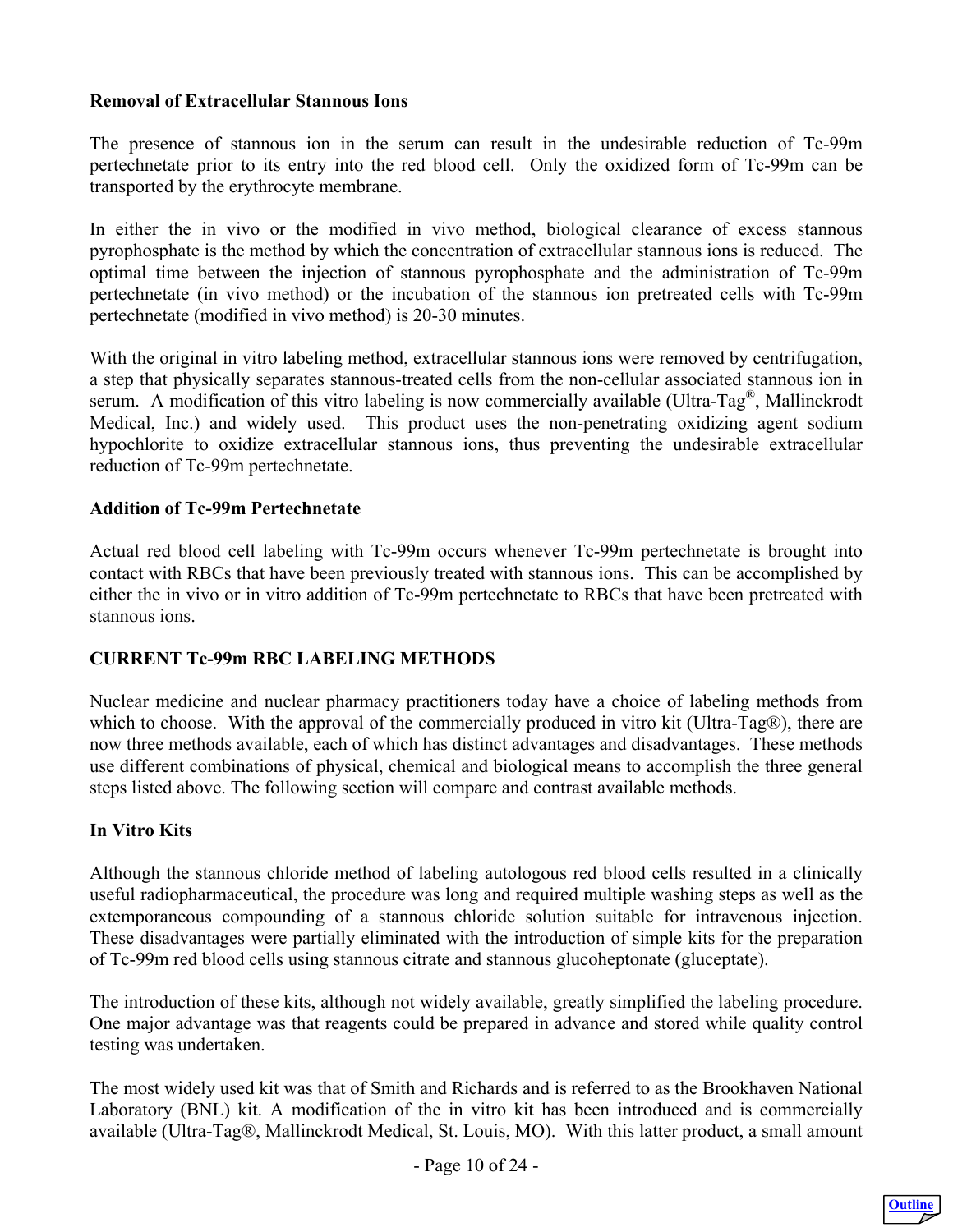<span id="page-10-0"></span>of sodium hypochlorite is added to whole blood that has been previously treated with stannous ion. Extracellular stannous ions are oxidized to the stannic form, and interference with labeling is minimized. Intracellular stannous ions are not affected by the addition of sodium hypochlorite because this agent does not penetrate the red cell membrane. Unlike the centrifugation method, the chemical oxidation method does not require separation of red cells and can be performed in whole blood. Elimination of centrifugation lessens the degree of cellular damage that may occur during radiolabeling as well as saving time and effort.

As a result of experiments performed in the development of the BNL kit, important observations of problems with some Tc-99m solutions were made. The consequences of the chemical effects of the total mass of technetium present in an eluate may not be routinely considered in the preparation of Tc-99m radiopharmaceuticals. However, in these experiments the Tc-99 in some generator eluates apparently exceeded the reductive capacity of the added stannous ion causing depressed labeling yields. It was pointed out that this problem may exist with other radiopharmaceuticals that use stannous ion, particularly when the quantity of  $Sn^{2}$  used is very small (e.g. Ceretec®) or when poor formulation methods make the stannous ion unstable.

Consequently, in many radiopharmaceutical kits today the manufacturer's suggested methods for preparation include a consideration or restriction on the amount of time between generator elutions and the age of the eluate, factors that determine the total mass of technetium present in a generator eluate.

The chemical form of the stannous ion seems not to affect the labeling reaction since stannous ion has been combined with various anions including chloride, fluoride or citrate, and in conjunction with other ligand molecules such as glucoheptonate, methylene diphosphonate, or pyrophosphate. It is clearly the quantity of stannous ion that is most important, not the chemical form that most effects labeling efficiency.

# **In Vivo Methods**

In 1975, several groups reported altered distribution of Tc-99m pertechnetate in brain scans of patients who had undergone previous Tc-99m pyrophosphate bone scans. In these patients, Tc-99m pertechnetate, which normally distributes throughout the extracellular fluid volume, was distributed primarily in the intravascular compartment. Further investigation showed that the majority of this intravascular radioactivity was associated with red blood cells. The occurrence of this phenomenon is affected by:

- 1. The amount of stannous ion administered in the bone scan dose
- 2. The interval between administration of pertechnetate and the brain scan
- 3. The interval of time between the bone scan and brain scan (no effect was observed when this interval exceeded 6 days)

While this observation was first reported as a drug interaction to be avoided, it was soon realized that this phenomenon could serve as a basis for the development of a new method for the in vivo labeling of red blood cells with Tc-99m using stannous pyrophosphate as the source of stannous ion.

In this method, labeling is accomplished with two consecutive intravenous injections. The first injection of non-radioactive stannous pyrophosphate is followed in 20-30 minutes by a second injection containing Tc-99m pertechnetate. Reported results for average labeling efficiency using the in vivo method vary widely from 71-96%. The interval between pyrophosphate and pertechnetate

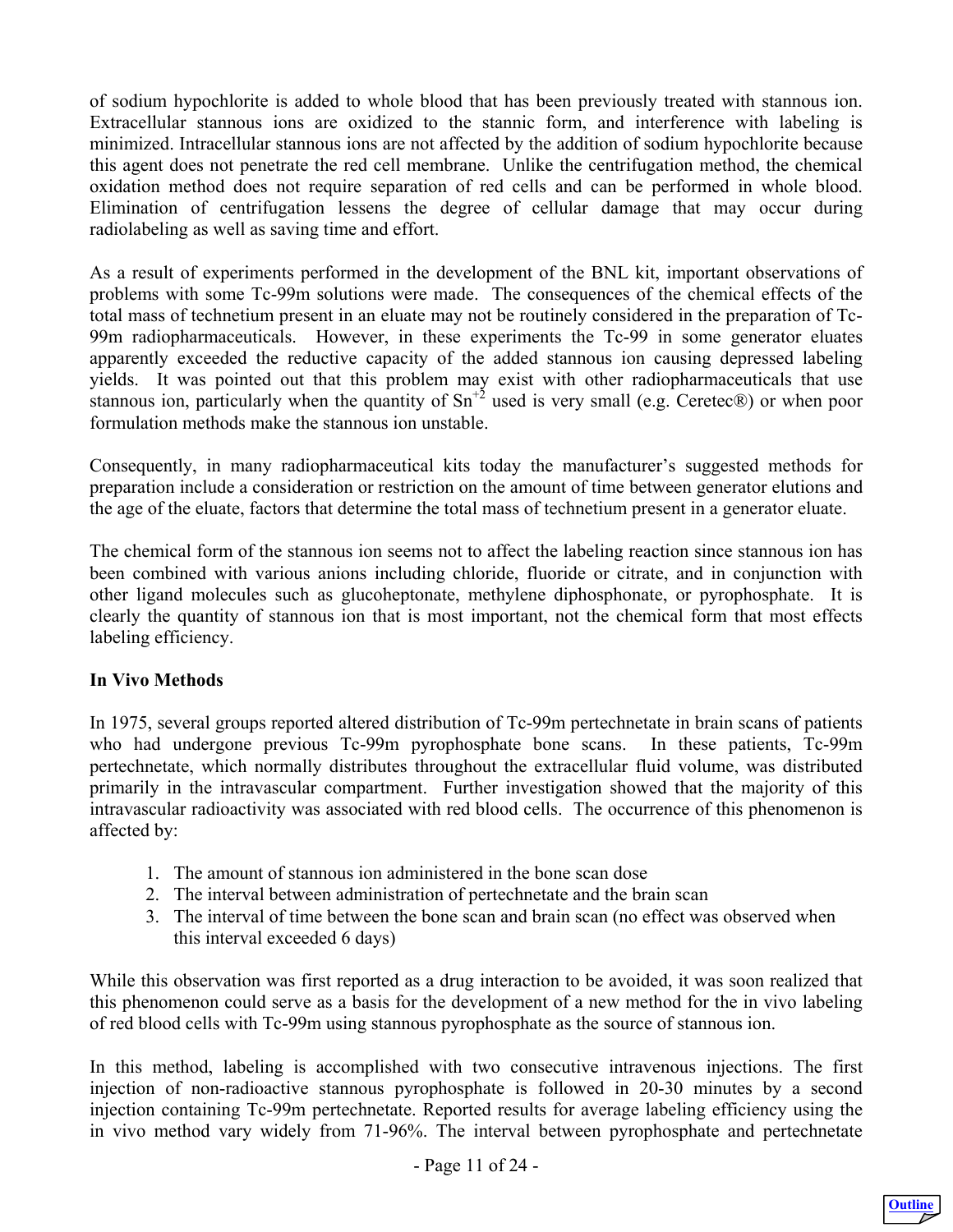<span id="page-11-0"></span>injection also affects the composition of the plasma Tc-99m activity. With a short interval, the plasma activity is primarily Tc-99m pyrophosphate while as the interval increases to 30 minutes the technetium is equally divided between pertechnetate and pyrophosphate.

Note: Part of the explanation for the wide range of labeling efficiencies stated above may be related to differing definitions of "labeling efficiency." Some investigators simply centrifuged a blood sample and counted the radioactivity in plasma and in red blood cells; hence, labeling efficiency was simply the fraction of blood pool activity bound to red blood cells, yielding values as high as 96%. This definition, however, ignores Tc-99m that diffused into extravascular spaces or was localized in organs such as thyroid or stomach. Other investigators, in contrast, took into account non-blood pool activity and determined labeling efficiency as the fraction of injected Tc-99m activity bound to red blood cells. Values using these latter definitions of labeling efficiency are accordingly somewhat lower.

# **Modified in Vivo Methods**

Currently, red blood cells can be labeled with Tc-99m by in vivo and in vitro techniques. Clinical comparisons have shown that the in vitro method results in a superior product. The need to remove a blood sample from the patient and the lack of a commercially available kit had prevented the method from gaining widespread acceptance. In vivo methods use readily available components and do not require blood samples to be removed from the patient. However, the quality of images obtained with the standard in vivo method was often of poor quality.

In an attempt to optimize the biological behavior of Tc-99m red blood cells, modifications of existing in vivo labeling techniques have been developed. One such method reported by our laboratory is called the modified in vivo labeling method. This method evolved from observations that the rate of incorporation of Tc-99m pertechnetate into human red blood cells in vivo proceeds at a measurable rate. During the time interval between i.v. injection of Tc-99m pertechnetate and firm binding to red blood cells, the Tc-99m is free to distribute to extracellular compartments and localize in organs such as thyroid and stomach. A standard in vivo technique was, therefore, modified so as to isolate pretinned red blood cells and Tc-99m pertechnetate from other body compartments during labeling. If sufficient time is allowed for the reaction to proceed to completion, approximately 90% of the total Tc-99m present will be firmly bound to the red blood cells at the time of injection. This results in increased intravascular retention and improved image quality.

Although any source of stannous ion may be suitable for this procedure, products containing the equivalent of 1 mg of stannous chloride dihydrate per vial are the most efficient and convenient. Products containing enough stannous ions for multiple patient doses may seem to be more economical. However, the possibility of oxidation of stannous ion in the unused portion of the vial may result in poor labeling of subsequent patients. Therefore, single dose preparations of stannous ion should be used in this method. It is important that sufficient time be allowed for distribution and clearance of extracellular stannous ion and pyrophosphate within the intravascular pool. For the modified in vivo method 15 to 20 minutes seems to be optimum.

Anticoagulation of the reaction mixture is provided by the residual heparin solution in the infusion set. It is, therefore, important that the line be first flushed with the heparin-containing solution before red blood cells are withdrawn into the syringe containing pertechnetate. The source of pertechnetate should be a generator which has been previously eluted within 24 hours. This limits the amount of Tc-99 that may be present in the eluate, which has been shown to exert an adverse effect on labeling efficiency. A standard incubation time for this method is 10 minutes at room temperature. However,

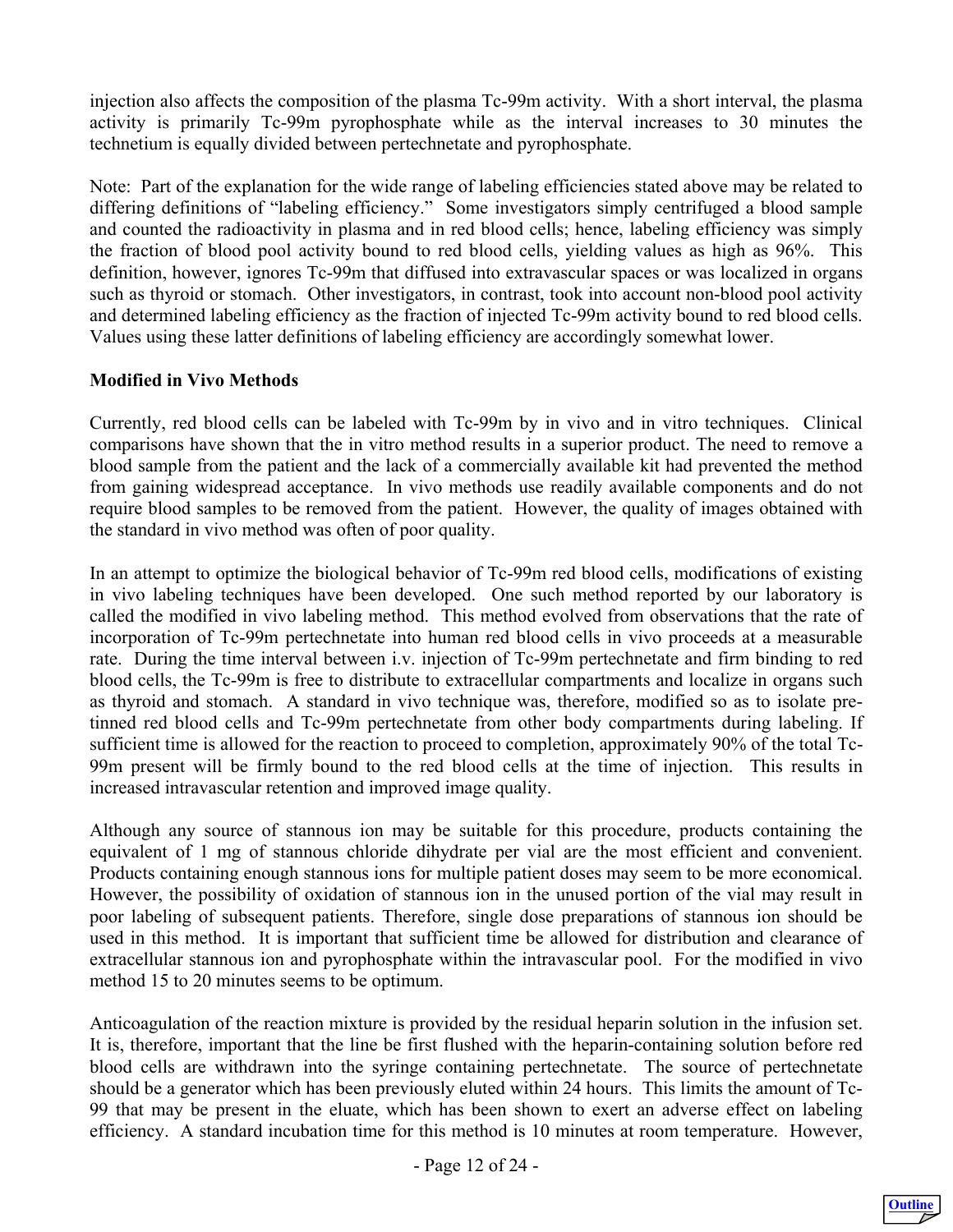<span id="page-12-0"></span>since factors such as temperature and hematocrit affect the rate of labeling, in certain instances it may be necessary to increase this incubation time.

Although this method may require a slightly longer labeling time than the standard in vivo method, the increased retention of intravascular Tc-99m results in shortened imaging time and, therefore, the total time necessary for the procedure is not lengthened over the standard in vivo labeling method.

## **PHARMACOKINETICS OF Tc-99m RBCs**

The pharmacokinetics of technetium-99m red blood cells has been studied in patients and normal volunteers. After intravenous injection of pertechnetate during in vivo labeling, maximum whole blood activity was not reached until at least 30 minutes after injection. This suggests that pertechnetate freely diffuses into the extracellular fluid space, then re-enters the intravascular pool as blood levels of pertechnetate fall.

Whole-body clearance was found to be bi-exponential for both in vivo and in vitro methods. The in vivo method of labeling resulted in a short  $T_{1/2}$  component of  $2.5 \pm 0.7$  hr (10.9  $\pm$  6.1%) and a long  $T_{1/2}$ component of  $176.6 \pm 163.3$  hr (90.5  $\pm$  5.0%), whereas the in vitro method resulted in whole body retention components of  $2.7 \pm 1.5$  hr ( $25.4 \pm 10.4\%$ ) and  $75.6 \pm 25.3$  hr ( $82.2 \pm 7.7\%$ ).

# **COMPARISON OF RADIOPHARMACEUTICAL FOR BLOOD POOL IMAGING**

Several studies have compared two or more radiopharmaceuticals used for blood pool imaging, including Tc-99m human serum albumin (HSA) and Tc-99m red blood cells (prepared by either the in vitro, modified in vivo, or the in vivo radiolabeling method). Based upon these studies, the following conclusions can be drawn:

- 1. Whenever Tc-99m HSA was compared to Tc-99m labeled red blood cells prepared by any method, labeled red blood cells were determined to be superior.
- 2. When in vivo and modified in vivo methods of labeling red blood cells were compared, the modified in vivo method was judged to be superior.
- 3. When in vitro labeled red blood cells were compared to in vivo and/or modified in vivo methods and judged on labeling efficiency and image quality, in vitro labeled cells were judged superior.
- 4. When availability and ease of labeling were considered in comparisons among all red blood cell labeling methods, the in vitro kit was found to be inferior because of the increased manipulation required and the potential for administration of cells to the wrong patient.
- 5. A comparison of all methods of red blood cell labeling showed that the modified in vivo method resulted in image quality approaching that of in vitro methods but is far more easily performed with readily available components.
- 6. When cardiac gated equilibrium blood-pool imaging studies are performed with Ultra-Tag® or standard in vivo methods, the heart-to-background ratios were significantly higher for the in vitro method.

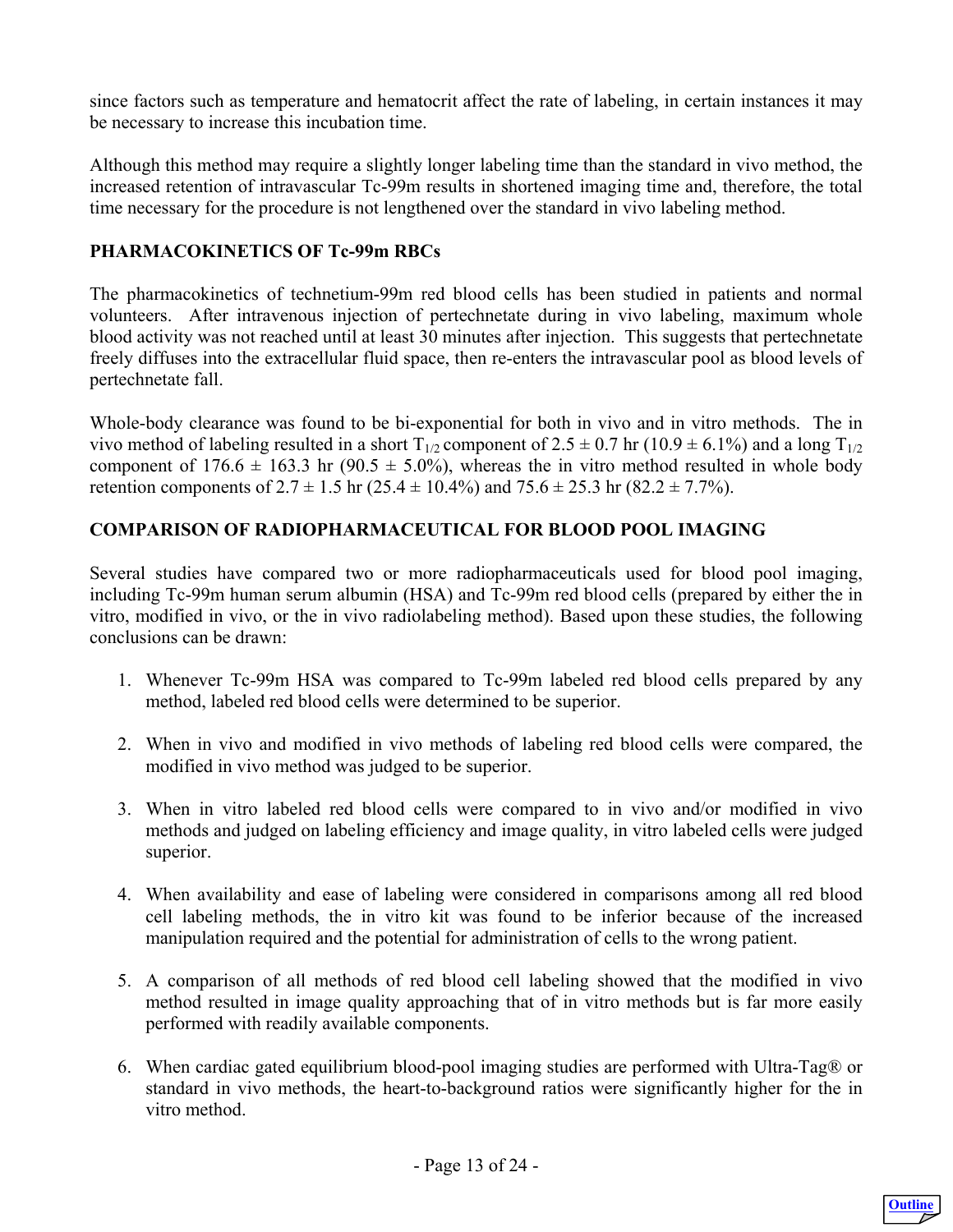<span id="page-13-0"></span>For any given clinical situation, therefore, the selection of a blood pool agent will depend on the acceptable level of image quality, requirements for patient throughput, and the level of expertise of the technical staff. Patient acceptance may also influence product selection. For example, some patients may refuse in vitro labeled red blood cells based on religious beliefs regarding transfusions.

## **DRUG INTERFERENCE**

Drug interference with Tc-99m red blood cells for equilibrium blood pool imaging can be classified into two general categories: (1) agents that alter, by a direct pharmacological effect, cardiac function and have the potential to interfere with the interpretation of equilibrium blood pool images, or (2) agents that inhibit or diminish the radiolabeling or red blood cells by Tc-99m.

Agents that induce an alteration in cardiac function include (a) the beta adrenergic blockers, such as propranolol (b) calcium channel blockers, including verapamil and (c) the nitrates, notably, nitroglycerin. Studies performed in patients receiving these pharmaceuticals may not detect the presence of coronary artery disease or accurately reflect its severity.

It has been proposed that these interfering drugs be withdrawn from patients prior to exercise ventriculography. For beta blocking medications a 48-hour interval between withdrawal of the drug and the nuclear medicine study has been suggested, while for the calcium channel blockers the proposed interval is 48-72 hours, and 12 hours has been suggested for the nitrates.

Doxorubicin causes a dose-related cardiomyopathy that may interfere with the diagnosis of abnormal cardiac function. However, the radionuclide ventriculogram is often performed to monitor doxorubicin-induced cardiotoxicity.

Poor radiolabeling of red blood cells with Tc-99m or early dissociation of Tc-99m from the labeled red blood cell brought about by concomitant drug therapy can adversely affect image quality. Table 1 lists several of the drugs and conditions reported to interfere with Tc-99m red blood cell labeling or that may be responsible for deterioration of the labeled cell.

The anticoagulant used in red blood cell labeling techniques has been shown to affect the results. Decreased labeling and increased urinary excretion of Tc-99m has been reported when stannous pyrophosphate and Tc-99m pertechnetate were injected through a venous catheter containing heparin. The fact that heparin is used successfully as an anticoagulant in the in vitro and modified in vivo method suggest that the effect of heparin may be dose related or temporally related to the addition of the various components of the reaction. It is known that in the presence of stannous ion, Tc-99m will form a complex with heparin and it may be this complex that contributes to a decrease in image quality.

Both heparin and acid-citrate-dextrose (ACD) solution have been used as the anticoagulant in the modified in vivo method in patients and normal volunteers. Some groups report higher labeling efficiency and improved image quality with minimal renal urinary bladder activity with ACD. Others have shown labeling efficiency to be independent of the selection ACD or heparin as the anticoagulant.

It has been reported that recent transfusions of whole blood have a negative impact on labeling red blood cells with Tc-99m. Blood transfusions, especially frequent in nature, result in an increase in the levels of circulating free hemoglobin. It is known that in the presence of stannous ion, Tc-99m will form a high affinity stable complex with hemoglobin. Biodistribution studies in animals indicate that

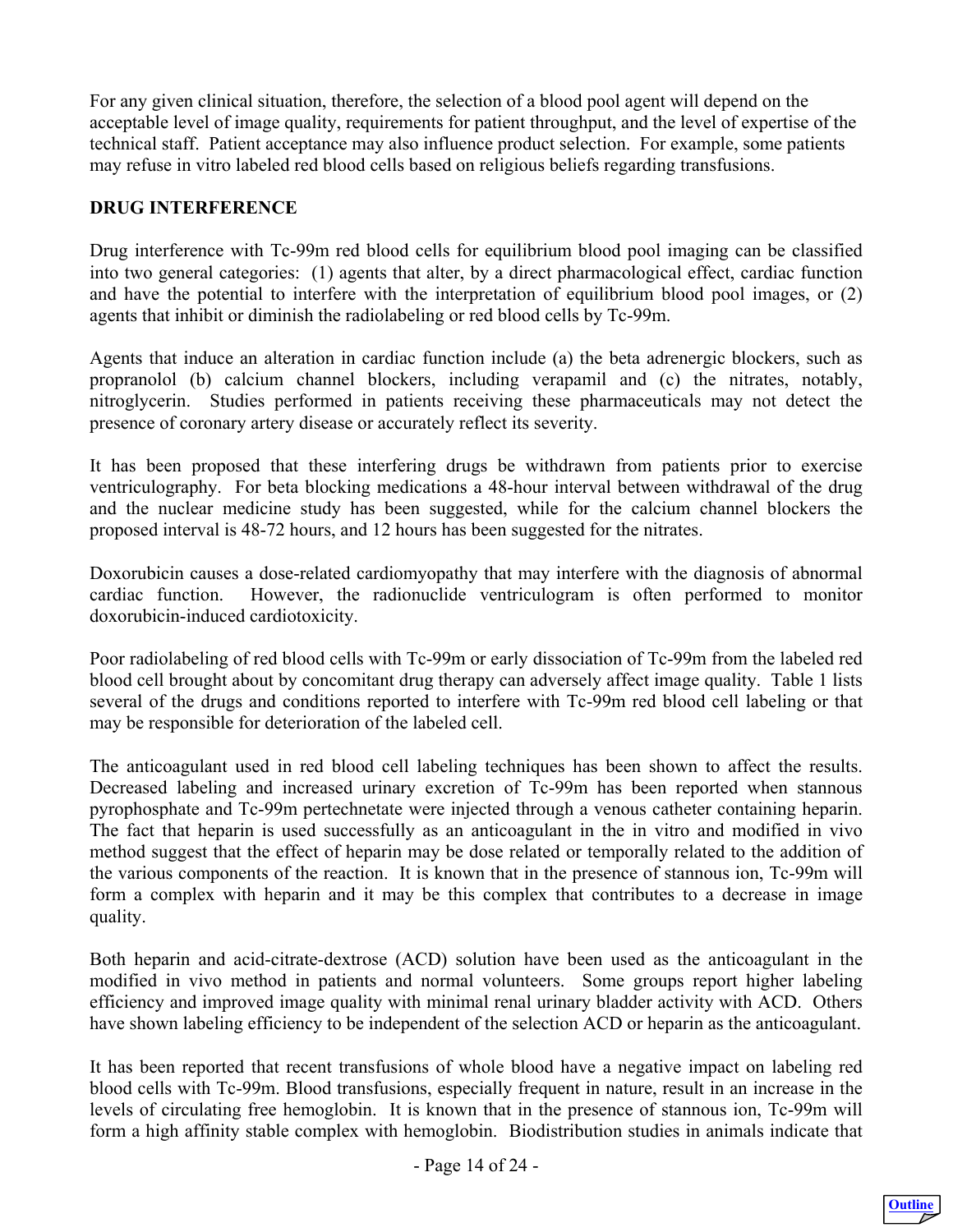<span id="page-14-0"></span>this complex is rapidly cleared from the circulation and excreted in the urine. This mechanism may be a factor in the relationship of transfusions to altered biodistribution. Also, some investigators report an increase in anti red blood cell antibodies which could also be involved.

In addition to drugs, devices used to inject various components involved in radiolabeling red blood cells with Tc-99m can adversely affect labeling. Intravenous catheters and Butterfly™ infusion sets can result in binding of stannous ions thus reducing the administered amount of tin to sub-optimal levels, in addition, if Tc-99m is administered through the same device, Tc-99m will bind to the tubing.

With more widespread use of commercially available kits for in vitro labeling of red blood cells reports suggest that interference with cell labeling is decreased. Perhaps the optimum conditions present in the Ultra-Tag Kit® has increased the robustness of the labeling reaction and minimized physiologic and pathophysiologic factors.

| Table 1                                                                               |                                                                                                    |  |  |  |  |
|---------------------------------------------------------------------------------------|----------------------------------------------------------------------------------------------------|--|--|--|--|
| <b>Drugs Suspected of Interfering with</b><br>Labeling of Red Blood Cells with Tc-99m |                                                                                                    |  |  |  |  |
| Drug / Device                                                                         | <b>Possible Mechanism</b>                                                                          |  |  |  |  |
| Heparin                                                                               | Formation of Tc-99m labeled heparin                                                                |  |  |  |  |
| Methyldopa, hydralazine                                                               | Oxidation of $Sn^{+2}$                                                                             |  |  |  |  |
| Chemotherapeutic Agents                                                               | Unknown                                                                                            |  |  |  |  |
| <b>Whole Blood Transfusions</b>                                                       | Formation of free Tc-99m hemoglobin; presence<br>of anti-RBC antibodies                            |  |  |  |  |
| <b>Intravenous Catheters</b>                                                          | Binding of stannous ions to tubing                                                                 |  |  |  |  |
| Digoxon, prazocin, propranolol                                                        | Unknown                                                                                            |  |  |  |  |
| Iodinated contrast media                                                              | Competition between iodide and pertechnetate for<br>transport by the band-3 anion transport system |  |  |  |  |

# **RADIATION DOSIMETRY**

To calculate accurate radiation dosimetry estimates, detailed knowledge of the pharmacokinetics of the agent must be known and applied. For example, it is known that the initial distribution and rate of elimination of Tc-99m labeled red blood cells is a function of the method of labeling. To date, these factors have not been carefully applied to dosimetry calculations.

One factor that affects the dosimetry of blood pool imaging agents is the blood volume of the individual organs. This factor has been applied to dosimetry calculations. In these calculations, the effective half-life is assumed to be equal to the physical half-life, and distribution to the organs is assumed to be solely a function of blood volume. The dosimetry calculated by this method results in higher values than those given from other sources. These data are summarized in Table 2.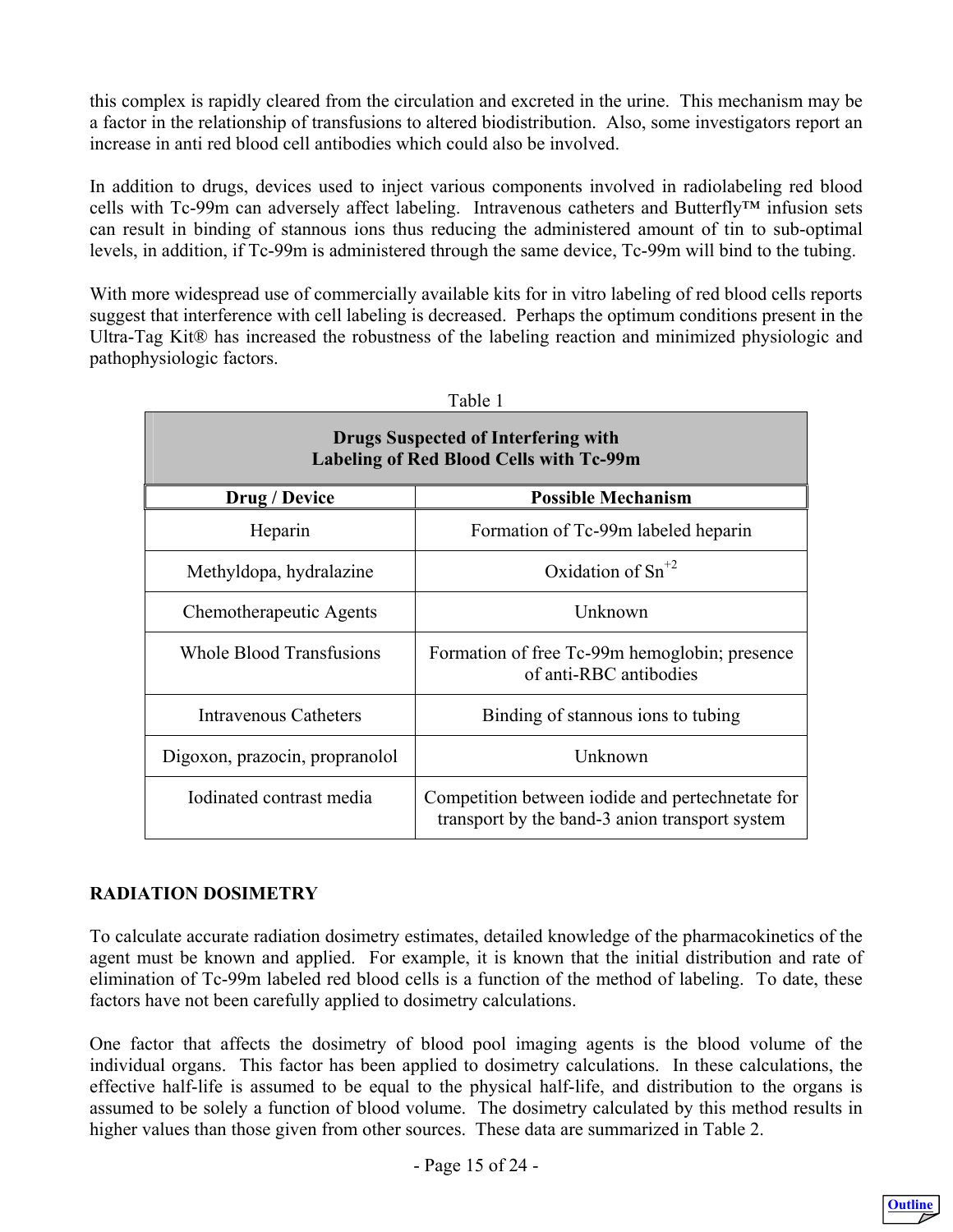<span id="page-15-0"></span>

| <b>Radiation Absorbed Dose Estimates for Tc-99m RBC</b><br>(rads/mCi) |                                                     |                                                          |  |  |
|-----------------------------------------------------------------------|-----------------------------------------------------|----------------------------------------------------------|--|--|
| Organ                                                                 | <b>Estimates Using</b><br><b>Cell Kinetics Data</b> | <b>Estimates Using Organ</b><br><b>Blood Volume Data</b> |  |  |
| Total body                                                            | 0.016                                               | 0.018-0.019                                              |  |  |
| Spleen                                                                | 0.018                                               | 0.039-0.062                                              |  |  |
| <b>Bladder Wall</b>                                                   | 0.12                                                |                                                          |  |  |
| <b>Testes</b>                                                         | 0.012                                               |                                                          |  |  |
| Ovaries                                                               | 0.02                                                |                                                          |  |  |
| Blood                                                                 | 0.052                                               |                                                          |  |  |
| <b>Red Marrow</b>                                                     | 0.022                                               |                                                          |  |  |
| Liver                                                                 |                                                     | 0.040-0.098                                              |  |  |
| Kidneys                                                               |                                                     | 0.043-0.066                                              |  |  |
| Lungs                                                                 |                                                     | 0.048-0.064                                              |  |  |
| Heart                                                                 |                                                     | 0.075-0.081                                              |  |  |

#### **MECHANISMS OF LABELING**

It has been shown that in red blood cells labeled with Tc-99m, the majority of radioactivity is associated with hemoglobin. Further investigation has shown that 87% of the activity is associated with the globin portion of the molecule and 10% with the heme. It was therefore concluded that Tc-99m in the lower valence state (probably technetium +4) binds irreversibly with globin, with the highest specific activity found in the beta-chain, most probably by coordinate covalent bond formation.

Various studies have concluded that the process of pertechnetate binding to the red blood cell essentially involves passive diffusion of pertechnetate into the cell. More recently it has been shown that the pertechnetate ion is transported across the red blood cell membrane by the band-3 anion transport system. This system is responsible for maintaining the transmembrane concentrations of chloride and bicarbonate. Since there is no mechanism inside the cell to reduce pertechnetate in the absence of a reducing agent, pertechnetate is readily transported out of the cell by this system when the red blood cells are suspended in a vehicle containing chloride or bicarbonate as exchangers. The role of intracellular reduction of pertechnetate, which results in binding of the Tc-99m to hemoglobin, has been well documented.

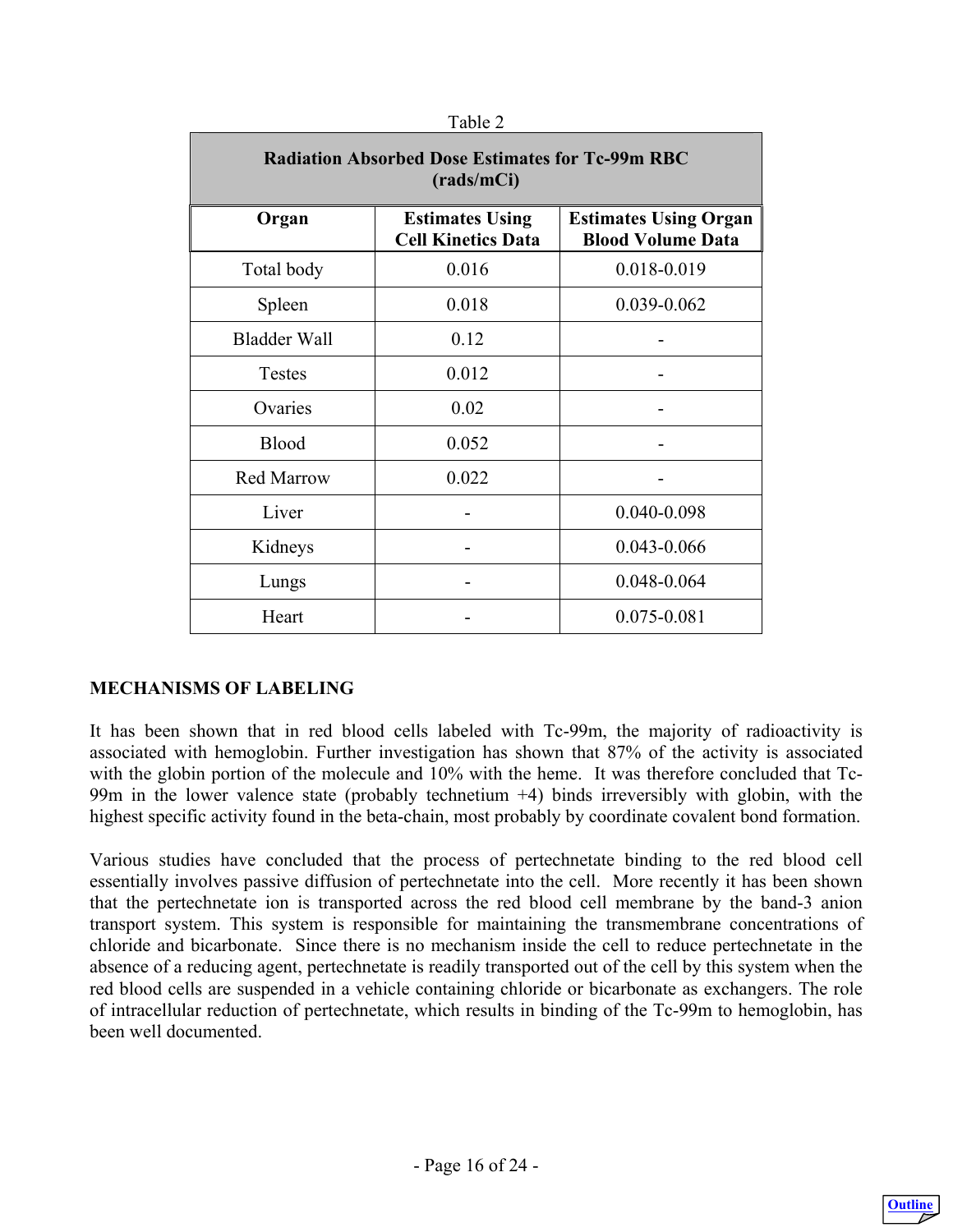# <span id="page-16-0"></span>**FACTORS AFFECTING LABELING EFFICIENCY**

Using a method to stop the labeling reaction between Tc-99m and red blood cells at the time of sampling, it has been shown that Tc-99m is incorporated into red blood cells in vivo at a measurable rate, reaching a value of 91.4% at 10 minutes following injection. This suggests that significant amounts of non-red blood cell-bound Tc-99m, probably as pertechnetate, is available for distribution to the extravascular compartments.

The incorporation of Tc-99m pertechnetate into pretinned red blood cells in a system isolated from other body compartments was shown to be affected significantly by the temperature and hematocrit of the reaction mixture, the dose of stannous ion administered and the presence of plasma. The volume of whole blood, activity of Tc-99m, and patient population have no significant effect on the rate or extent of Tc-99m labeling.

#### **Temperature**

There is a direct relationship between the temperature of the reaction mixture and rate and extent of labeling. The temperature data suggest that increased labeling and shorter incubation times could be obtained if, in the modified in vivo method, the syringes were maintained at 37ºC rather than allowed to slowly cool during the incubation period. Elevation of the syringe temperature to 49-50ºC for 35 minutes has been shown to sufficiently damage the red blood cells so as to be able to do selective spleen imaging.

#### **Hematocrit**

Whole blood hematocrit has a major effect on the rate and extent of red blood cell labeling. Normal values for the hematocrit vary with an individual's age and sex. The normal hematocrit value for adults is 36 to 46% for women and 42 to 52% for men. There is a slight decrease in the hematocrit level after 50 years of age. However, in patients with anemia and in patients with significant blood loss, hematocrit values as low as 12 to 15% can be seen. Thus, these individuals would be expected to show decreased labeling efficiency with resultant increase in extravascular concentration of Tc-99m activity. This effect may be partially overcome by increasing incubation time when patients with known low hematocrit values are studied with the modified in vivo method.

#### **Volume of Whole Blood**

Increasing the volume of whole blood from 1.5 to 4.5 ml in the modified in vivo method did not significantly alter the labeling parameters. The normal range of red blood cell count in men is 4.5- 6.5E6/uL and in women it is 3.9-5.6E6/uL. Therefore, the number of cells in the whole blood reaction mixture can be varied from approximately 7.5E9-2.2E10 without effects on labeling.

It has been shown that the presence of plasma exerts a competing effect on labeling. The effect of diluting red blood cells with saline has less of an effect on relative labeling than when dilutions are done with plasma. This suggests that the effects of hematocrit on labeling efficiency is due partially to the concentration of red blood cells and partially to the presence of plasma.

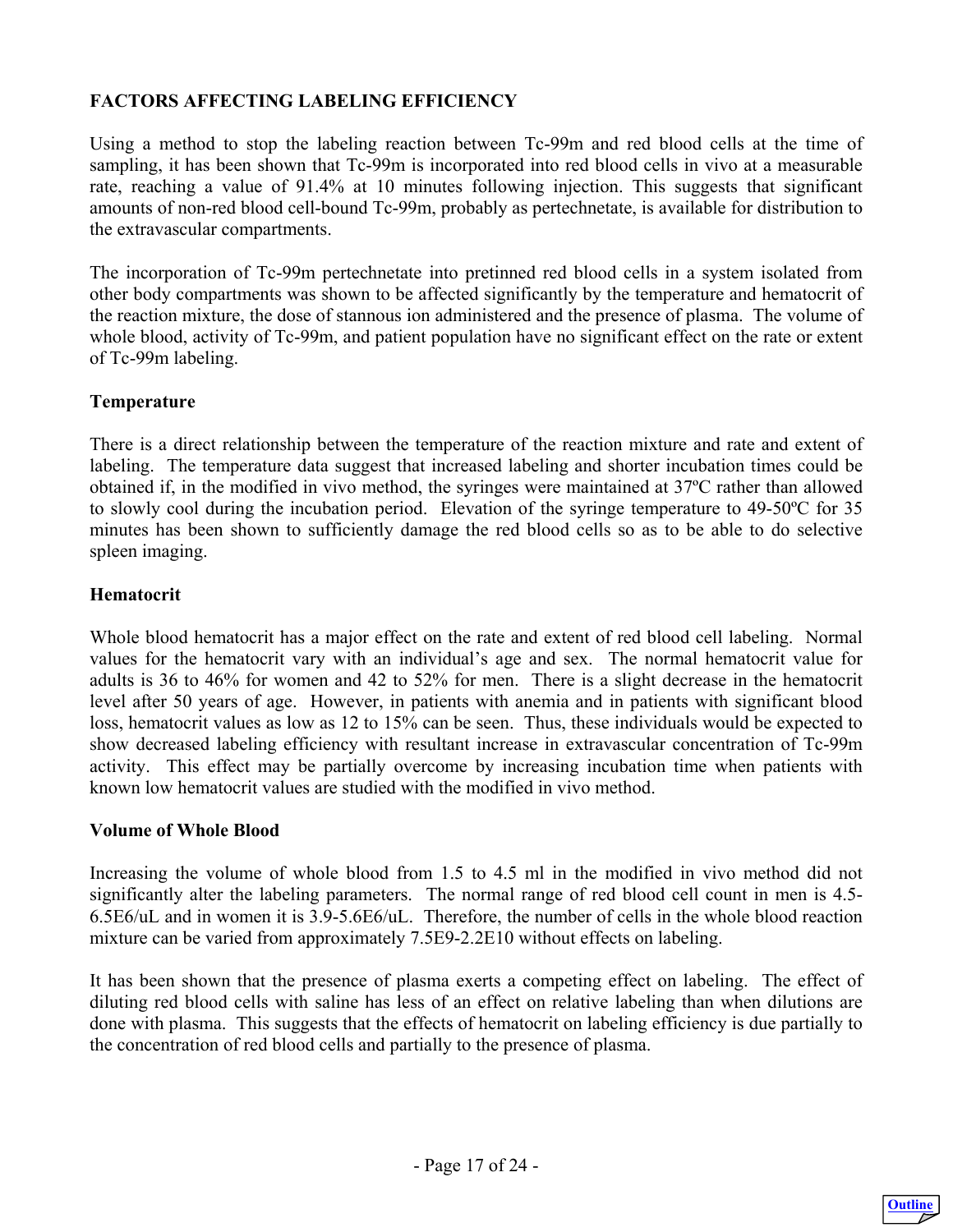#### <span id="page-17-0"></span>**Stannous Ion Dose**

Changes in blood disappearance of Tc-99m pertechnetate at stannous ion doses as low as  $1 \mu$ G/kG have been reported. A plateau of labeling efficiency at 10 μG/kG has been reported in several studies, which have also shown this to be the minimum dosage of stannous ion that resulted in satisfactory red blood cell labeling. Decreases in labeling efficiency have been reported at doses in the 35-40 μG/kG range.

Optimal amounts of stannous ion may be decreased in several situations to levels that result in suboptimal radiolabeling of red blood cells. These include oxidation of stannous ion in PYP vials reconstituted with normal saline and not used immediately for in vivo labeling; infiltration of the stannous pyrophosphate injection for in vivo or modified in vivo methods, resulting in inadequate  $Sn^{2}$ delivered into the blood; injection of stannous solution through an IV catheter or tubing for in vivo or modified in vivo methods, resulting in binding of  $\text{Sn}^{+2}$  to the device; and premature addition of sodium hypochlorite during the in vitro method, thereby oxidizing  $Sn^{2}$  before it enters red blood cells.

#### **SAFETY CONSIDERATIONS**

Few disciplines in medicine and pharmacy other than blood banks and nuclear medicine/nuclear pharmacy routinely withdraw blood, take it to a remote site and, after significant manipulation, reinject it back into the patient minutes to hours later. This procedure presents significant risks to both the operator handling the product and the patient receiving it.

The risks associated with blood pool imaging are a function of the method selected for labeling the red blood cells with Tc-99m. The in vivo and modified in vivo methods carry minimal risks of needle stick to the operator and no risks of misadministration of blood products to the wrong patient.

In vitro kits for radiolabeling have greater risks of needle stick to the operator due to the number of needle and syringe based manipulations required. In addition since the blood is separated from the patient during the labeling procedure, an extraordinary level of safeguards must be present to prevent misadministration of blood products.

Written policies and procedures must be established by nuclear medicine clinics and nuclear pharmacies to define how autologous blood products are to be safely handled. Adequate labeling of all components with patient identification information and the requirement of re-injection of the labeled cells by the same person who withdrew it are the most basic. Various devices and systems of labeling and restricting access to the product have also been developed to improve patient safety.

Life threatening blood born diseases have been reported to have been transmitted by nuclear medicine personnel when using both autologous red cells and white cells. It is the responsibility of all nuclear medicine and nuclear pharmacy personnel to ensure that adequate safeguards are in place with the goal being the elimination of this serious problem.

#### **SUMMARY AND CONCLUSIONS**

Radiolabeled red blood cells represent a unique radiopharmaceutical dosage form which allows for the determination of red cell volume and kinetics and the visualization of the intravascular blood pool of organs. While a variety of radiolabels have been used in the past, Tc-99m has gained widespread use for imaging and in vitro measurements.

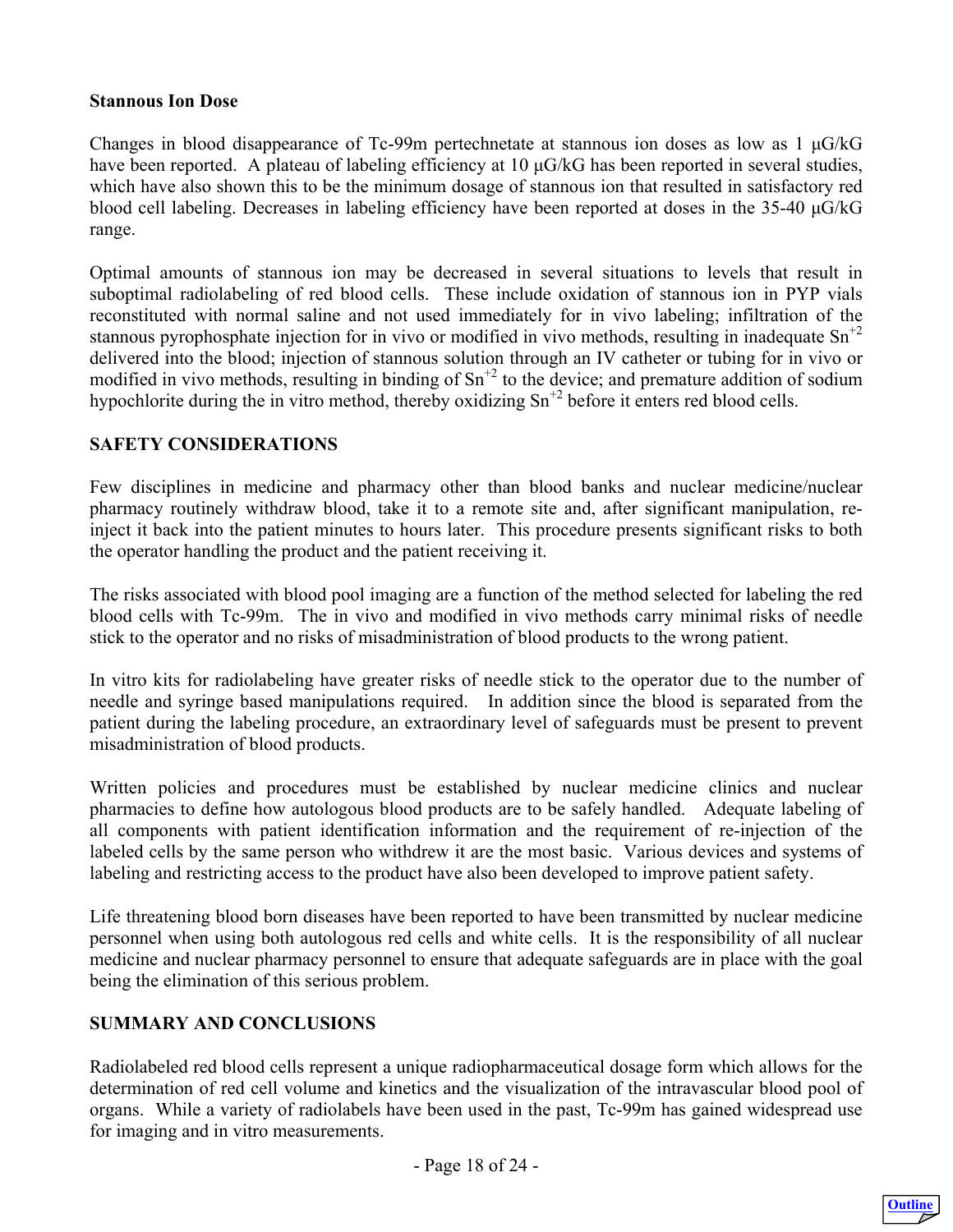<span id="page-18-0"></span>The selection of the method of labeling red blood cells with Tc-99m depends upon personal preference and the clinical indication being addressed. The modified in vivo method employs some aspects of the in vivo and in vitro methods and results in reproducibly high labeling efficiency without the added efforts of in vitro processing of cells. A readily available, robust kit for the labeling of red blood cells in vitro has increased the utilization of in vitro labeling methods.

The efficiency of labeling red blood cells is affected by temperature, hematocrit, stannous ion dose, mass of technetium, and choice of anticoagulant. Awareness of these factors and control of them, when possible, will result in a highly effective radiopharmaceutical for a variety of nuclear medicine procedures.

Despite risks and technical difficulties associated with the use of autologous blood products as diagnostic imaging agents, they remain in our formularies. Alternative blood pool imaging agents that do not share these problems have been identified and shown to be effective in humans. Unfortunately, high development costs and limited market potential have prevented these novel radiopharmaceuticals from becoming commercially available. For blood pool imaging, it seems autologous red blood cells are here to stay.

# **BIBLIOGRAPHY**

- 1. Atkins HL, Srivastava SC, Meiken GE, et al. Biological behavior of erythrocytes labeled in vivo and in vitro with 99m-Tc. *J Nucl Med Technol.* 1985; 13:136-139.
- 2. Callahan RJ, Froelich JW, McKusick KA, et al. A modified method for the in vivo labeling of RBC with 99m-Tc. *J Nucl Med.* 1982; 23:315-318.
- 3. Callahan RJ. Radiolabeled red blood cells as diagnostic radiopharmaceuticals. In: Fritzberg AR, ed. *Radiopharmaceuticals: Progress and Clinical Perspectives.* Boca Raton, FL: CRC Press; 1986:41-60
- 4. Chilton H, Callahan RJ and Thrall JH. Radiopharmaceuticals for Cardiac Imaging. In: *Pharmaceuticals in Medical Imaging.* New York, NY: McMillan; 1990.
- 5. Dewanjee M. Binding of 99m-Tc ion to hemoglobin. *J Nucl Med.* 1974; 15:703-706.
- 6. Hamilton RG, Alderson PO. A comparative evaluation of technique for rapid and efficient in vivo labeling of red blood cells with 99m-Tc pertechnetate. *J Nucl Med.* 1977; 18:1010-1013.
- 7. Hladik WB III, Nigg KK, Rhodes BA. Drug-induced changes in the biologic distribution of radiopharmaceuticals. *Semin Nucl Med.* 1982; 12:184-218.
- 8. Pavel D, Zimmer ZM, Patterson VN. In vivo labeling of red blood cells with 99m-Tc: A new approach to blood pool visualization. *J Nucl Med.* 1977; 18:305-308.
- 9. Callahan RJ, Rabito CA. Radiolabeling of erythrocytes with Tc-99m: Role of band-3 protein in the transport of pertechnetate across the cell membrane. *J Nucl Med.* 1991; 31:2004-2010.

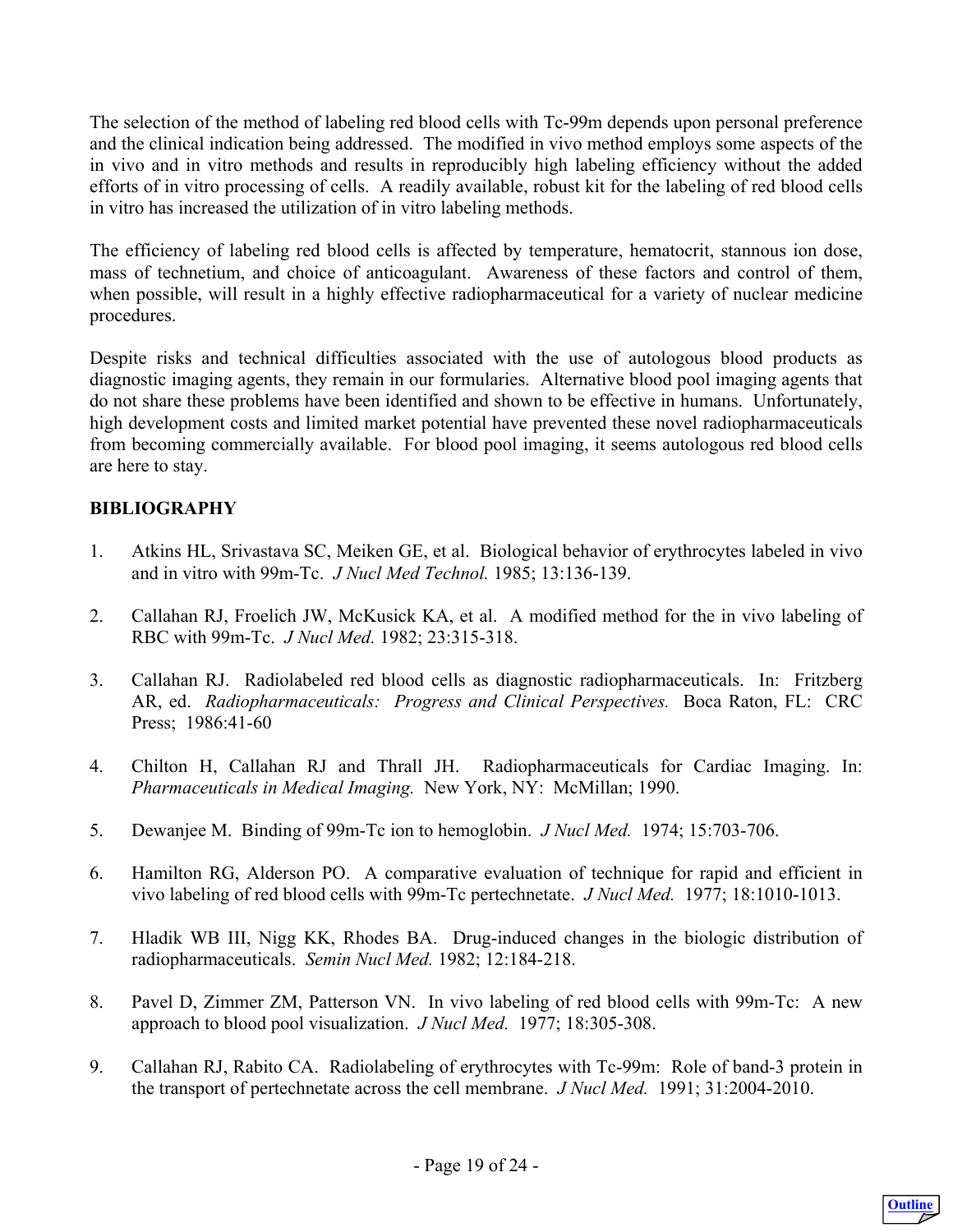- 10. Smith TD, Richards P. A simple kit for the preparation of 99m-Tc labeled red blood cells. *J Nucl Med.* 1976; 17:126-132.
- 11. Srivastava SC, Chervu LR. Radionuclide labeled red blood cells. Current status and future prospects. *Semin Nucl Med.* 1982; 14:68-82.
- 12. Srivastava SC, Babich JB, Richards P. A new kit method for the selective labeling of erythrocytes in whole blood with technetium-99m (Abst). *J Nucl Med.* 1983; 24:P128.
- 13. Thrall JH, Freitas JE, Swanson D, et al. Clinical comparison of cardiac blood pool visualization with technetium-99m red blood cells labeled in vivo and with the technetium-99m human serum albumin. *J Nucl Med.* 1978; 19:796-803.
- 14. Bogdanov AA, Callahan RJ, Wilkinson RA, Martin C, Cameron JA, Fischman AJ, Brady TJ, Weissleder RJ. Synthetic copolymer kit for radionuclide blood-pool imaging. *J Nucl Med*. 1994; 35:1880-1886.
- 15. Hambye AS, Vandermeiren R, Vervaet J, and Vandevivere J. Failure to label red blood cells adequately in daily practice using an in vivo method: methodological and clinical considertions. *Eur J Nucl Med.* (1995) 22:61-67.
- 16. Callahan RJ and Bruce AD: Radiolabeling formed elements of blood: methods and mechanisms. In: Nuclear Medicine. Henkin RE, Boles MA, Dillehay GL, et al. (Editors) Mosby, St. Louis, MO.

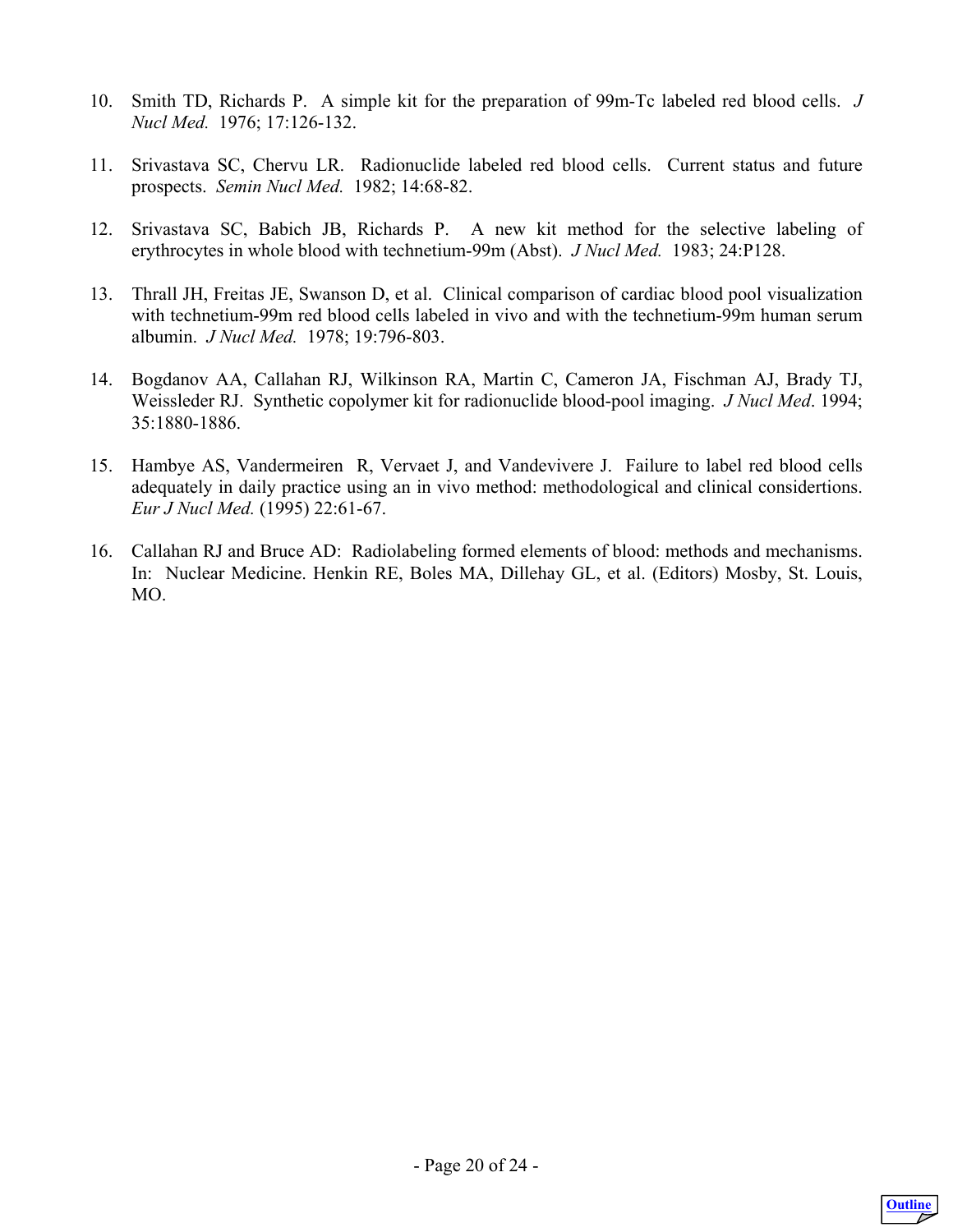#### **QUESTIONS**

- <span id="page-20-0"></span>1. Which of the following radionuclides has NOT been used to label red blood cells?
	- A. Rb-81
	- B. C-11
	- C. K-43
	- D. Ga-68
- 2. The first described use of radiolabeled red blood cells was for:
	- A. equilibrium gated cardiac blood pool imaging.
	- B. first pass angiocardiography.
	- C. detection of gastrointestinal hemorrhage.
	- D. measurement of total blood volume.
- 3. The mechanism of localization of Tc-99m red blood cells for cardiac blood pool imaging is best described as:
	- A. active transport.
	- B. capillary blockade.
	- C. compartmentalization.
	- D. extravasation.
- 4. The correct dosage for tin used in the in vivo labeling of red blood cells is:
	- A. 10-20 micrograms stannous ion per kg body weight.
	- B. the entire contents of any stannous pyrophosphate kit.
	- C. 5 mg stannous pyrophosphate.
	- D. 10 mg stannous gluceptate.
- 5. The role of stannous ion in the labeling of red blood cells with Tc-99m is the:
	- A. extracellular reduction of pertechnetate.
	- B. intracellular reduction of hemoglobin.
	- C. intracellular reduction of pertechnetate.
	- D. facilitation of Tc-99m transport into the cell.
- 6. Which of the following methods has NOT been used to remove extra-cellular stannous ion in labeling red blood cells with Tc-99m?
	- A. centrifugation
	- B. biological clearance
	- C in vivo reduction
	- D. oxidation

**[Outline](#page-4-0)**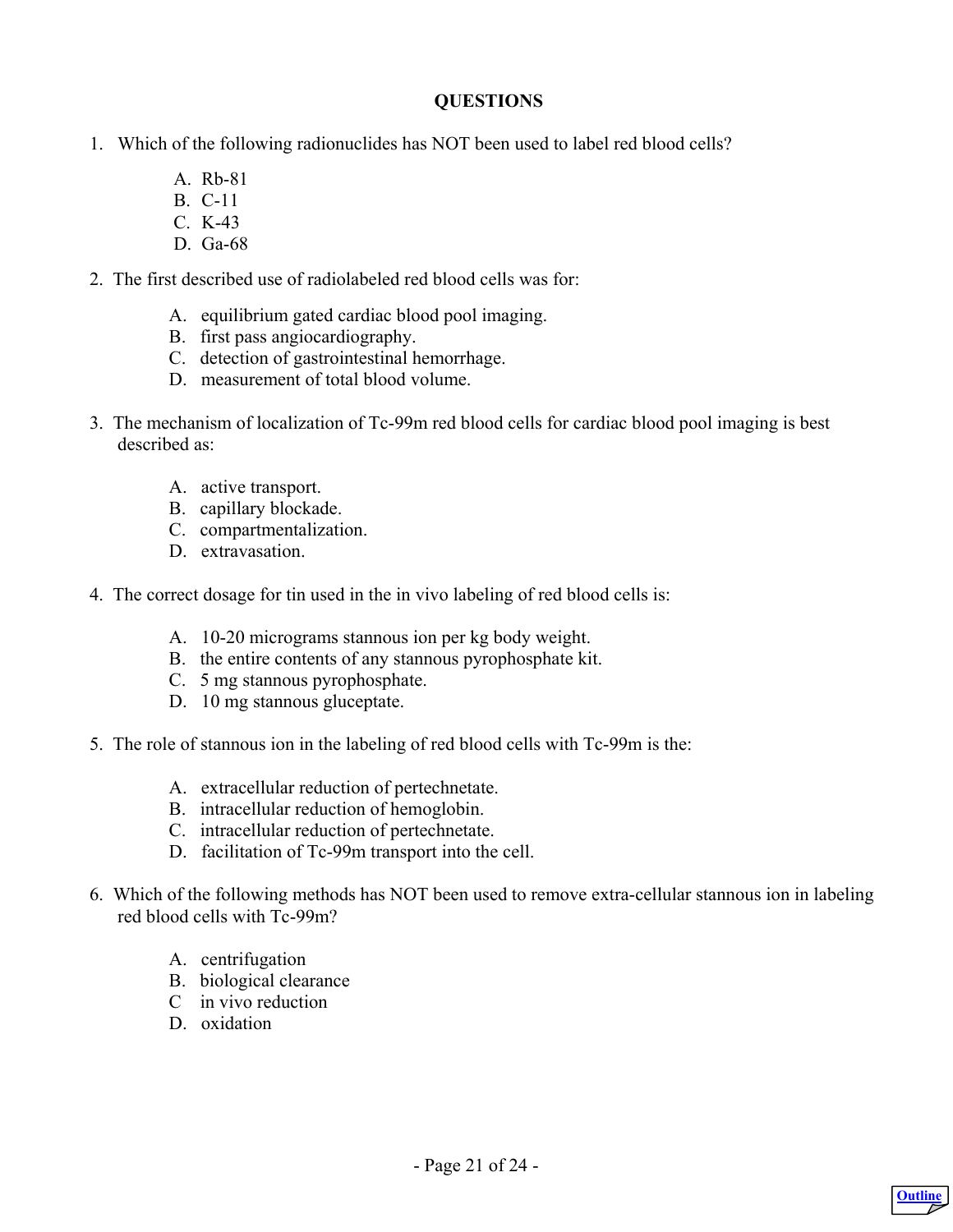- 7. The only commercially available kit for the labeling of red blood cells with Tc-99m is based on the:
	- A. modified in vivo method.
	- B. in vitro labeling using chemical oxidation.
	- C. in vitro labeling using centrifugation.
	- D. in vivo method.
- 8. The pertechnetate ion reaches the intracellular space of the red blood cell via which of the following mechanisms?
	- A.  $Na^+/K^+$  ATPase pump
		- B. calcium channel transport
		- C. band-3 anion transport system
		- D. passive diffusion
- 9. When using the modified in-vivo method for labeling red blood cells with Tc-99m in normal patients, which of the following factors has an inverse effect on labeling efficiency?
	- A. hematocrit
	- B. temperature
	- C. volume of blood
	- D. quantity of Tc-99m

10. In radiolabeled red blood cells, intracellular Tc-99m is found in the highest specific activity in:

- A. heme.
- B. alpha chain of globin.
- C. beta chain of globin.
- D. mitochondria.
- 11. The kinetics of Tc-99m labeling of stannous-treated red blood cells with Tc-99m suggests that the optimum incubation time (in minutes) is:
	- A. 1.
	- B. 10.
	- C. 30.
	- D. 60.
- 12. The temperature (degrees C) needed to damage red blood cells for selective spleen imaging is:
	- A. 4.
	- B. 37.
	- C. 49.
	- D. 64.

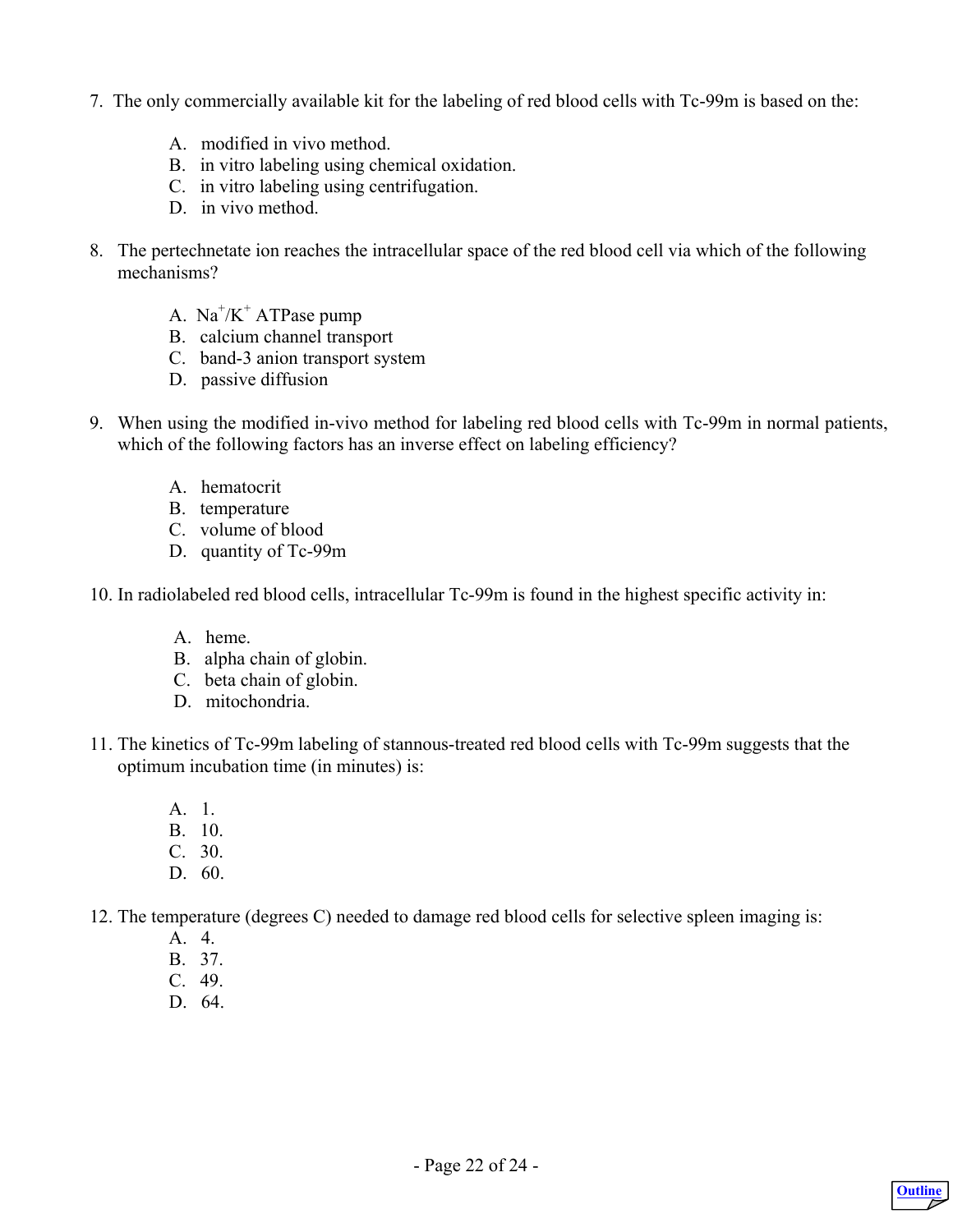13. Increasing the dose of stannous ion from 10 micrograms/kg to 40 micrograms/kg has been reported to results in:

- A. chemical damage to red blood cells.
- B. increase in labeling efficiency.
- C. decrease in labeling efficiency.
- D hemolysis.
- 14. Which statement best describes the effect of injecting both stannous pyrophosphate and Tc-99m pertechnetate through a heparinized catheter?
	- A. decreased labeling efficiency
	- B. increased urinary excretion
	- C. labeling of catheter
	- D. all of the above
- 15. When all methods of labeling red blood cells with Tc-99m are compared, the method most often found to have the highest labeling efficiency is:
	- A. in vivo.
	- B. in vitro kit.
	- C. modified in vivo.
	- D. none of the above.
- 16. When performing gated cardiac imaging, the highest target to background ratios are obtained when using Tc-99m red blood cells labeled by which currently available method:
	- A. Brookhaven Kit.
	- B. modified in vivo.
	- C. in vivo.
	- D. Ultra-Tag® kit.
- 17. When ease of labeling and minimizing risk of misadministration are taken into consideration the most inferior of all methods is:
	- A. in vivo.
	- B. in vitro kit.
	- C. modified in vivo.
	- D. human serum albumin.
- 18. A drug which decreases the efficiency of labeling red blood cells with Tc-99m by interfering with transport of pertechnetate by the cell membrane is:
	- A. digoxin.
	- B. heparin.
	- C. prazocin.
	- D. iodinated contrast media.

19. A drug which will form a complex with reduced Tc-99m and thus compete for red blood cell labeling is:

- A. doxorubicin.
- B. propranolol.
- C. heparin.
- D. prazocin.